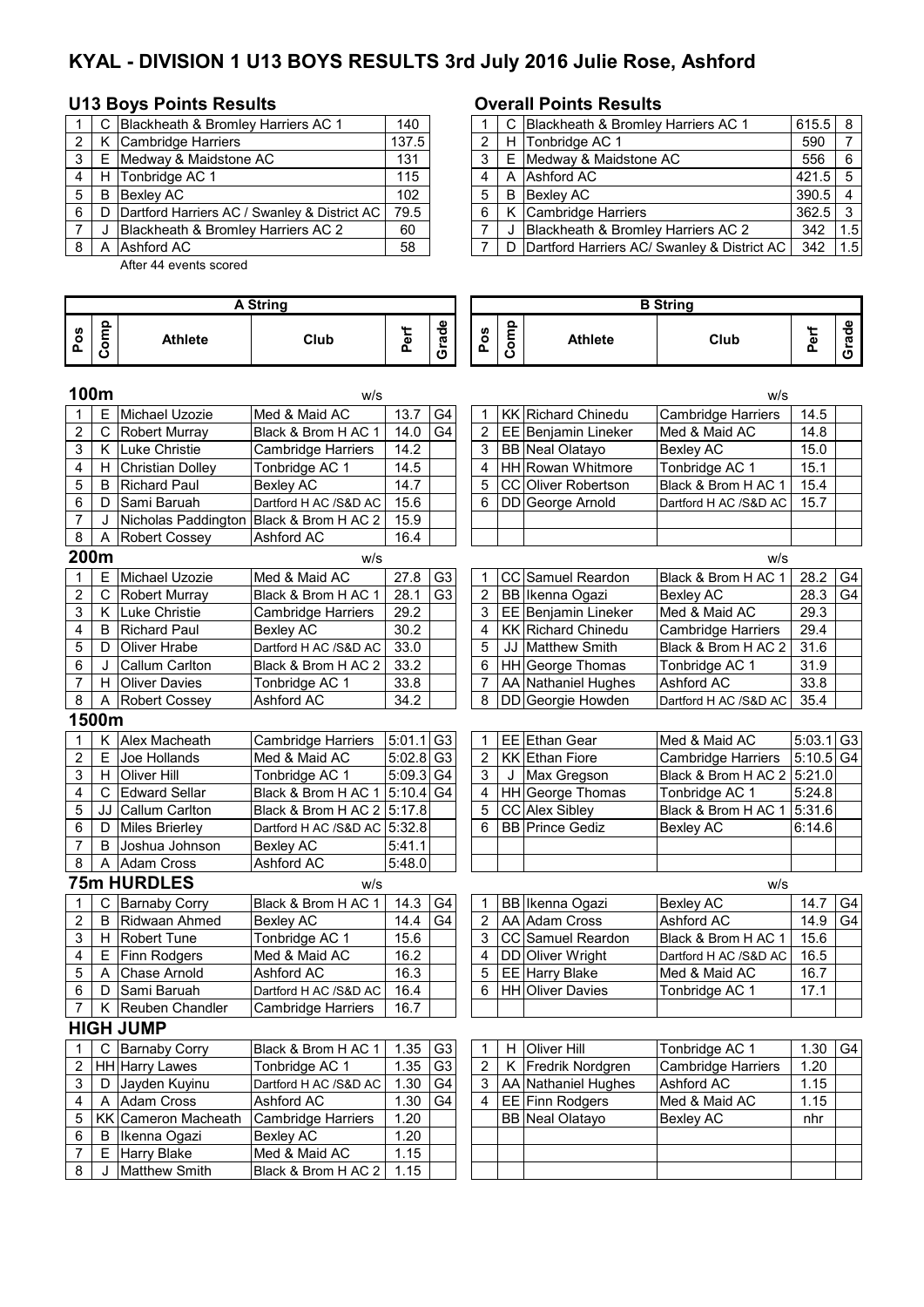| $\mathbf 1$    | Κ              | Cameron Macheath                        | G <sub>3</sub><br><b>Cambridge Harriers</b><br>4.43<br>$\mathbf{1}$<br>EE Benjamin Lineker<br>Med & Maid AC<br>4.02<br>$\overline{2}$<br>Med & Maid AC<br>4.35<br>G4<br>KK Ethan Fiore<br><b>Cambridge Harriers</b> |                                                                                             |                |                |    |                          |                           |          |  |  |  |  |
|----------------|----------------|-----------------------------------------|---------------------------------------------------------------------------------------------------------------------------------------------------------------------------------------------------------------------|---------------------------------------------------------------------------------------------|----------------|----------------|----|--------------------------|---------------------------|----------|--|--|--|--|
| 2              | Е              | Michael Uzozie                          |                                                                                                                                                                                                                     |                                                                                             |                |                |    |                          |                           | 3.69     |  |  |  |  |
| 3              | D              | Jayden Kuyinu                           | Dartford H AC /S&D AC                                                                                                                                                                                               | 4.07                                                                                        |                | 3              |    | DD George Arnold         | Dartford H AC /S&D AC     | 3.66     |  |  |  |  |
| 4              |                | HH George Thomas                        | Tonbridge AC 1                                                                                                                                                                                                      | 3.95                                                                                        |                | 4              | H. | Rowan Whitmore           | Tonbridge AC 1            | 3.61     |  |  |  |  |
| 5              | C              | Oliver Robertson                        | Black & Brom H AC 1                                                                                                                                                                                                 | 3.89                                                                                        |                | 5              | B  | Neal Olatayo             | <b>Bexley AC</b>          | 3.36     |  |  |  |  |
| 6              |                | <b>BB</b> Ridwaan Ahmed                 | <b>Bexley AC</b>                                                                                                                                                                                                    | 3.89                                                                                        |                | 6              |    | AA Robert Cossey         | Ashford AC                | 2.76     |  |  |  |  |
| 7              | A              | <b>Chase Arnold</b>                     | Ashford AC                                                                                                                                                                                                          | 3.24                                                                                        |                | 7              | J  | <b>Callum Carlton</b>    | Black & Brom H AC 2       | 2.67     |  |  |  |  |
| $\bf 8$        | JJ             | Matthew Smith                           | Black & Brom H AC 2                                                                                                                                                                                                 | 3.14                                                                                        |                |                |    |                          |                           |          |  |  |  |  |
|                | <b>SHOT</b>    |                                         |                                                                                                                                                                                                                     |                                                                                             |                |                |    |                          |                           |          |  |  |  |  |
| 1              | $\mathsf C$    | Robert Murray                           | Black & Brom H AC 1                                                                                                                                                                                                 | 10.10                                                                                       | G1             | 1              |    | CC Charlie Adams         | Black & Brom H AC 1       | 4.76     |  |  |  |  |
| $\overline{c}$ | E              | Kieran Isaac                            | Med & Maid AC                                                                                                                                                                                                       | 6.46                                                                                        |                | $\overline{2}$ | J  | <b>Brandon Back</b>      | Black & Brom H AC 2       | 4.68     |  |  |  |  |
| 3              | Н              | <b>Christian Dolley</b>                 | Tonbridge AC 1                                                                                                                                                                                                      | 6.41                                                                                        |                | 3              |    | HH Maxim Bragin          | Tonbridge AC 1            | 4.67     |  |  |  |  |
| 4              | Κ              | Nico Marino                             | Cambridge Harriers                                                                                                                                                                                                  | 5.61                                                                                        |                | 4              |    | <b>KK Ethan Fiore</b>    | Cambridge Harriers        | 4.57     |  |  |  |  |
| 5              | A              | Nathaniel Hughes                        | Ashford AC                                                                                                                                                                                                          | 5.41                                                                                        |                | 5              | B  | Ali Dioum                | <b>Bexley AC</b>          | 4.40     |  |  |  |  |
| 6              | JJ             | Nicholas Paddington                     | Black & Brom H AC 2                                                                                                                                                                                                 | 5.12                                                                                        |                | 6              |    | DD Georgie Howden        | Dartford H AC /S&D AC     | 3.14     |  |  |  |  |
| $\overline{7}$ | D              | Oliver Hrabe                            | Dartford H AC /S&D AC                                                                                                                                                                                               | 5.04                                                                                        |                | 7              |    | EE James Murphy          | Med & Maid AC             | 3.12     |  |  |  |  |
| $\bf 8$        |                | <b>BB</b> Timothy Masters               | <b>Bexley AC</b>                                                                                                                                                                                                    | 4.82                                                                                        |                |                |    |                          |                           |          |  |  |  |  |
|                | <b>DISCUS</b>  |                                         |                                                                                                                                                                                                                     |                                                                                             |                |                |    |                          |                           |          |  |  |  |  |
| 1              | Κ              | Alex Macheath                           | Cambridge Harriers                                                                                                                                                                                                  | 17.91<br>G <sub>4</sub><br><b>KK Nico Marino</b><br><b>Cambridge Harriers</b><br>11.56<br>1 |                |                |    |                          |                           |          |  |  |  |  |
| 2              | Н              | <b>Christian Dolley</b>                 | Tonbridge AC 1                                                                                                                                                                                                      | $\overline{c}$<br>15.31<br>Harry Blake<br>Med & Maid AC<br>11.38<br>Е                       |                |                |    |                          |                           |          |  |  |  |  |
| 3              | C              | Charlie Adams                           | Black & Brom H AC 1                                                                                                                                                                                                 | 3<br>10.63<br>14.56<br>HH Maxim Bragin<br>Tonbridge AC 1                                    |                |                |    |                          |                           |          |  |  |  |  |
| 4              |                | EE Zak Austin                           | Med & Maid AC                                                                                                                                                                                                       | 13.11                                                                                       |                | 4              |    | CC Edward Sellar         | Black & Brom H AC 1       | 10.30    |  |  |  |  |
| 5              | D              | George Arnold                           | Dartford H AC /S&D AC                                                                                                                                                                                               | 11.01                                                                                       |                | 5              | B  | <b>Timothy Masters</b>   | <b>Bexley AC</b>          | 8.77     |  |  |  |  |
| 6              |                | BB Shalom Shallangwa                    | <b>Bexley AC</b>                                                                                                                                                                                                    | 9.77                                                                                        |                |                |    |                          |                           |          |  |  |  |  |
|                | <b>JAVELIN</b> |                                         |                                                                                                                                                                                                                     |                                                                                             |                |                |    |                          |                           |          |  |  |  |  |
| 1              |                | CC Samuel Reardon                       | Black & Brom H AC 1                                                                                                                                                                                                 | 29.91                                                                                       | G <sub>2</sub> | 1              | С  | <b>Charlie Adams</b>     | Black & Brom H AC 1       | 26.78 G3 |  |  |  |  |
| $\overline{c}$ | Κ              | Alex Macheath                           | Cambridge Harriers                                                                                                                                                                                                  | 26.88                                                                                       | G <sub>3</sub> | $\overline{2}$ |    | <b>KK Nico Marino</b>    | <b>Cambridge Harriers</b> | 18.80    |  |  |  |  |
| 3              | н              | Rowan Whitmore                          | Tonbridge AC 1                                                                                                                                                                                                      | 20.66                                                                                       |                | 3              |    | <b>BB</b> Ridwaan Ahmed  | <b>Bexley AC</b>          | 18.00    |  |  |  |  |
| 4              | B              | Ali Dioum                               | <b>Bexley AC</b>                                                                                                                                                                                                    | 20.25                                                                                       |                | 4              | J  | Nicholas Paddington      | Black & Brom H AC 2       | 17.92    |  |  |  |  |
| 5              | JJ             | Joshua Buddle-Smith Black & Brom H AC 2 |                                                                                                                                                                                                                     | 18.54                                                                                       |                | 5              |    | DD Oliver Wright         | Dartford H AC /S&D AC     | 13.81    |  |  |  |  |
| 6              | A              | <b>Chase Arnold</b>                     | Ashford AC                                                                                                                                                                                                          | 15.60                                                                                       |                | 6              |    | EE James Murphy          | Med & Maid AC             | 12.16    |  |  |  |  |
| $\overline{7}$ | D              | Oliver Hrabe                            | Dartford H AC /S&D AC                                                                                                                                                                                               | 14.28                                                                                       |                |                |    | <b>HH</b>  Oliver Davies | Tonbridge AC 1            | ndr      |  |  |  |  |
| $\overline{8}$ | E              | Zak Austin                              | Med & Maid AC                                                                                                                                                                                                       | 13.60                                                                                       |                |                |    |                          |                           |          |  |  |  |  |
|                |                | 4x100m RELAYS                           |                                                                                                                                                                                                                     |                                                                                             |                |                |    |                          |                           |          |  |  |  |  |
| $\mathbf{1}$   | $\mathsf{C}$   |                                         | Black & Brom H AC 1 Oliver Robertson, Samuel Reardon, Barnaby Corry, Robert Murray<br>56.4                                                                                                                          |                                                                                             |                |                |    |                          |                           |          |  |  |  |  |
| $\sqrt{2}$     | E              | Med & Maid AC                           | Finn Rodgers, Kieran Isaac, Benjamin Lineker, Michael Uzozie                                                                                                                                                        |                                                                                             |                |                |    |                          |                           | 56.7     |  |  |  |  |
| 3              | B              | <b>Bexley AC</b>                        | Ridwaan Ahmed, Ikenna Ogazi, Neal Olatayo, Richard Paul                                                                                                                                                             |                                                                                             |                |                |    |                          |                           | 56.9     |  |  |  |  |
| 4              | Κ              | <b>Cambridge Harriers</b>               | Luke Christie, Richard Chinedu, Dwayne Adeyinka, Cameron Macheath                                                                                                                                                   |                                                                                             |                |                |    |                          |                           | 56.9     |  |  |  |  |
| 4              | D              |                                         | Dartford H AC /S&D AC Jayden Kuyinu, Oliver Hrabe, Oliver Wright, George Arnold                                                                                                                                     |                                                                                             |                |                |    |                          |                           | 59.8     |  |  |  |  |
| 6              | H              | Tonbridge AC 1                          | Christian Dolley, George Horgan, Rowan Whitmore, Oliver Davies                                                                                                                                                      |                                                                                             |                |                |    |                          |                           | 59.9     |  |  |  |  |
| $\overline{7}$ | J              |                                         | Black & Brom H AC 2 Max Gregson, Nicholas Paddington, Joshua Buddle-Smith, Benjamin Campbell                                                                                                                        |                                                                                             |                |                |    |                          |                           | 61.3     |  |  |  |  |
| 8              | A              | Ashford AC                              | Chase Arnold, Adam Cross, Robert Cossey, Nathaniel Hughes                                                                                                                                                           |                                                                                             |                |                |    |                          |                           |          |  |  |  |  |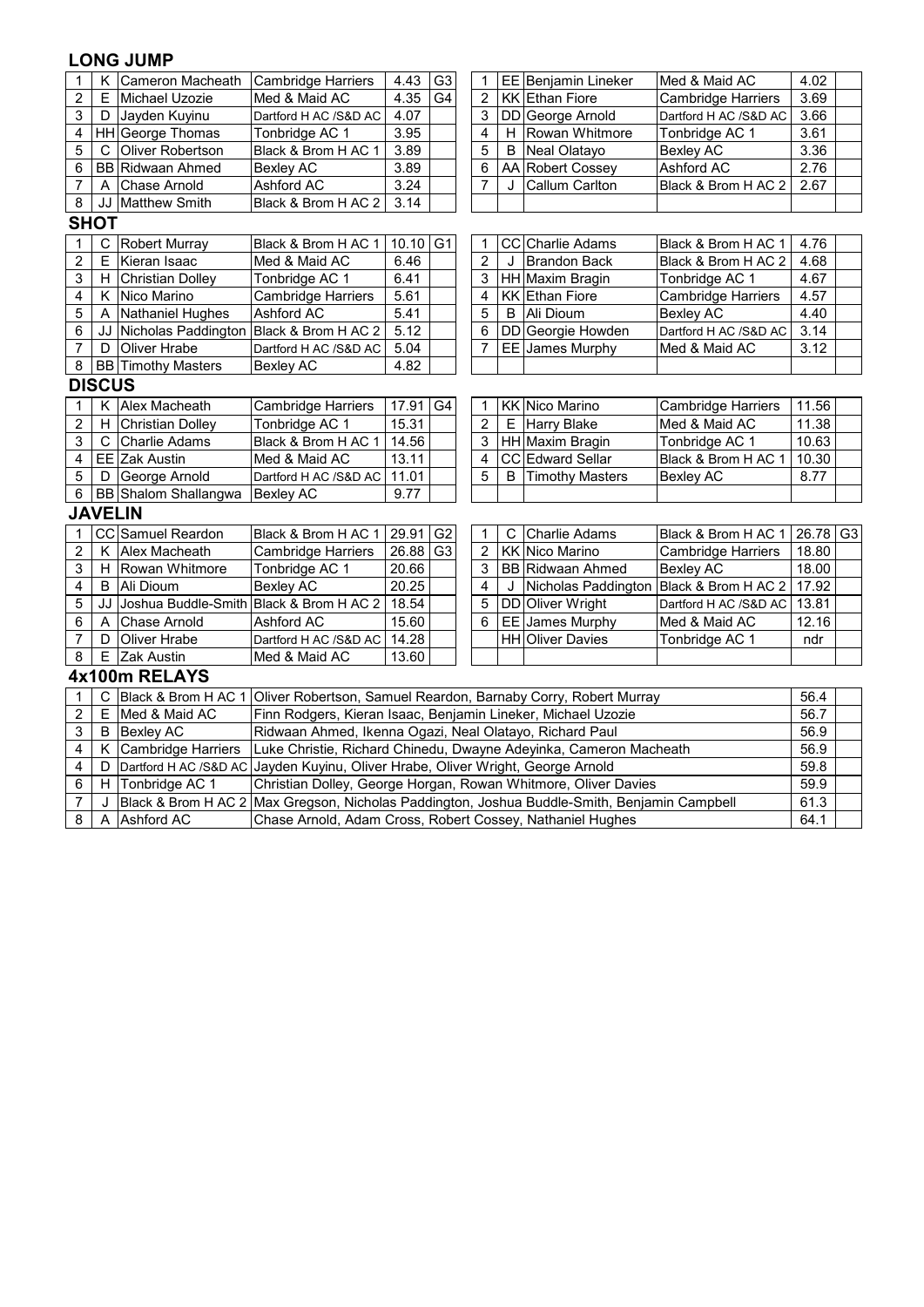# **KYAL - DIVISION 1 U15 BOYS RESULTS 3rd July 2016 Julie Rose, Ashford**

### **U15 Boys Points Results Overall Points Results**

|   |   | H Tonbridge AC 1                             | 187.5 |   | C Blackheath & Bromley Harriers AC 1          | 615.5 8   |     |
|---|---|----------------------------------------------|-------|---|-----------------------------------------------|-----------|-----|
| 2 | Е | Medway & Maidstone AC                        | 139   |   | H Tonbridge AC 1                              | 590       |     |
| 3 | C | Blackheath & Bromley Harriers AC 1           | 120   |   | E Medway & Maidstone AC                       | 556       | 16. |
| 4 |   | A Ashford AC                                 | 110   |   | A Ashford AC                                  | $421.5$ 5 |     |
| 4 | B | Bexlev AC                                    | 110   | 5 | B Bexley AC                                   | $390.5$ 4 |     |
| 6 |   | K Cambridge Harriers                         | 107   | 6 | K Cambridge Harriers                          | $362.5$ 3 |     |
|   | D | Dartford Harriers AC / Swanley & District AC | 83.5  |   | Blackheath & Bromley Harriers AC 2            | 342       | 1.5 |
| 8 |   | Blackheath & Bromley Harriers AC 2           | 66    |   | D Dartford Harriers AC/ Swanley & District AC | 342       | 1.5 |
|   |   |                                              |       |   |                                               |           |     |

After 44 events scored

Ī

|       |       | H Tonbridge AC 1                               | 187.5 |  | C Blackheath & Bromley Harriers AC 1          | $615.5$ 8 |     |
|-------|-------|------------------------------------------------|-------|--|-----------------------------------------------|-----------|-----|
|       | 2   E | Medway & Maidstone AC                          | 139   |  | H Tonbridge AC 1                              | 590       |     |
|       |       | 3   C Blackheath & Bromley Harriers AC 1       | 120   |  | E Medway & Maidstone AC                       | 556       | - 6 |
| 4     |       | A LAshford AC                                  | 110   |  | A Ashford AC                                  | $421.5$ 5 |     |
| 4 I B |       | Bexley AC                                      | 110   |  | <b>B</b> Bexlev AC                            | $390.5$ 4 |     |
|       |       | 6   K Cambridge Harriers                       | 107   |  | K Cambridge Harriers                          | $362.5$ 3 |     |
|       |       | D Dartford Harriers AC / Swanley & District AC | 83.5  |  | Blackheath & Bromley Harriers AC 2            | 342       | 1.5 |
| 8 I J |       | Blackheath & Bromley Harriers AC 2             | 66    |  | D Dartford Harriers AC/ Swanley & District AC | 342       | 1.5 |

| <b>A String</b> |       |                        |                                             |                         |                |                |      |                             | <b>B</b> String              |           |                |
|-----------------|-------|------------------------|---------------------------------------------|-------------------------|----------------|----------------|------|-----------------------------|------------------------------|-----------|----------------|
| Pos             | Comp  | <b>Athlete</b>         | Club                                        | Perf                    | Grade          | Pos            | Comp | <b>Athlete</b>              | Club                         | Perf      | Grade          |
| 100m            |       |                        | w/s                                         |                         |                |                |      |                             | W/S                          |           |                |
| 1               | H     | <b>Ernest Lake</b>     | Tonbridge AC 1                              | 12.3                    | G4             | 1              |      | KK Shekinah Reid            | <b>Cambridge Harriers</b>    | 12.5      |                |
| $\overline{2}$  | E.    | David Adeleye          | Med & Maid AC                               | 12.4                    | G4             | $\overline{2}$ |      | HH George Smith             | Tonbridge AC 1               | 12.7      |                |
| 3               | K     | Amen Eguavoen          | Cambridge Harriers                          | 12.8                    |                | 3              |      | AA Daniel James             | Ashford AC                   | 12.7      |                |
| 4               | D     | Jake Hodder            | Dartford H AC /S&D AC                       | 12.9                    |                | 4              |      | DD Thomas Denyer-Vickers    | Dartford H AC /S&D AC        | 12.9      |                |
| 5               | C     | Nana Okwesa            | Black & Brom H AC 1                         | 13.0                    |                | 5              |      | CC Ollie Briars             | Black & Brom H AC 1          | 13.0      |                |
| 6               | Α     | Alexander Rampton      | Ashford AC                                  | 13.3                    |                | 6              |      | EE Evan Tinsley             | Med & Maid AC                | 13.3      |                |
| $\overline{7}$  | B     | Jacob Calvert          | <b>Bexley AC</b>                            | 13.8                    |                | 7              |      | JJ Leo McCallum             | Black & Brom H AC 2          | 13.9      |                |
| 8               | J     | LJ Wright              | Black & Brom H AC 2                         | 13.9                    |                | 8              |      | <b>BB</b> Nathaniel Masters | <b>Bexley AC</b>             | 14.1      |                |
| 300m            |       |                        |                                             |                         |                |                |      |                             |                              |           |                |
| 1               | C     | <b>Robert Suckling</b> | Black & Brom H AC 1                         | 39.7                    | G <sub>3</sub> | 1              |      | EE Benjamin Townend         | Med & Maid AC                | 41.4      | G4             |
| $\overline{c}$  | B     | Jacob Calvert          | <b>Bexley AC</b>                            | 40.7                    | G <sub>4</sub> | $\overline{2}$ |      | AA Luke Hughes              | Ashford AC                   | 42.5      |                |
| 3               |       | E David Adeleye        | Med & Maid AC                               | 41.0                    | G4             | 3              |      | CC Matthew Adams            | Black & Brom H AC 1          | 42.9      |                |
| 4               | J     | <b>Harry Jarvis</b>    | Black & Brom H AC 2                         | 41.2                    | G <sub>4</sub> | 4              |      | KK Amen Eguavoen            | <b>Cambridge Harriers</b>    | 44.4      |                |
| 5               | D     |                        | Thomas Denyer-Vickers Dartford H AC /S&D AC | 41.8                    | G <sub>4</sub> | 5              |      | JJ Leo McCallum             | Black & Brom H AC 2          | 46.1      |                |
| 5               | H.    | Ewan Wood              | Tonbridge AC 1                              | 42.4                    |                | 6              |      | <b>BB</b> Nathaniel Masters | <b>Bexley AC</b>             | 46.7      |                |
| 7               | A     | James Coward           | <b>Ashford AC</b>                           | 42.7                    |                | 7              |      | DD Josef Hrabe              | Dartford H AC /S&D AC        | 46.8      |                |
| 8               | Κ     | Daniel Westray         | Cambridge Harriers                          | 46.9                    |                |                |      |                             |                              |           |                |
|                 | 1500m |                        |                                             |                         |                |                |      |                             |                              |           |                |
| 1               | B     | <b>Ted Higgins</b>     | <b>Bexley AC</b>                            | 4:29.0 G2               |                | $\mathbf 1$    | H.   | James Kingston              | Tonbridge AC 1               | 4:32.3    | G <sub>3</sub> |
| $\overline{2}$  | D     | <b>Archie May</b>      | Dartford H AC /S&D AC                       | $4:29.5$ G <sub>2</sub> |                | $\overline{2}$ |      | <b>BB</b> Jack Higgins      | <b>Bexley AC</b>             | 4:37.0 G4 |                |
| 3               |       | HH Fraser Gordon       | Tonbridge AC 1                              | 4:30.6 G3               |                | 3              |      | EE Bashiri Ryan             | Med & Maid AC                | 4:45.2 G4 |                |
| 4               |       | E Ben Hughes           | Med & Maid AC                               | 4:44.2 G4               |                | 4              |      | CC Cameron Swatton          | Black & Brom H AC 1 4:52.6   |           |                |
| 5               |       | C Robert Suckling      | Black & Brom H AC 1                         | 4:49.7                  |                | 5              |      | DD Cameron Sharp            | Dartford H AC /S&D AC 4:54.2 |           |                |
| 6               |       | K Daniel Westray       | Cambridge Harriers                          | 5:44.3                  |                |                |      |                             |                              |           |                |
|                 |       | 80m HURDLES            | w/s                                         |                         |                |                |      |                             | W/S                          |           |                |
| 1               | Е     | <b>Ben Blake</b>       | Med & Maid AC                               | 13.6                    |                | 1              |      | <b>KK</b> Samuel Baker      | <b>Cambridge Harriers</b>    | 13.5      |                |
| 2               | H     | Lewis Swaby            | Tonbridge AC 1                              | 13.9                    |                | 2              |      | <b>BB</b> Jacob Calvert     | <b>Bexley AC</b>             | 14.0      |                |
| 3               | B     | Kobi Obanya            | <b>Bexley AC</b>                            | 14.3                    |                | 3              |      | HH Daniel Smith             | Tonbridge AC 1               | 14.2      |                |
| 4               | Κ     | Amen Eguavoen          | Cambridge Harriers                          | 14.5                    |                | 4              |      | CC James Gregory            | Black & Brom H AC 1          | 16.4      |                |
| 5               | Α     | Jonathan Ibukunoluwa   | Ashford AC                                  | 14.6                    |                | 5              |      | AA Theo Fotheringham        | Ashford AC                   | 17.2      |                |
| 6               | C     | Cameron Swatton        | Black & Brom H AC 1                         | 14.7                    |                |                |      |                             |                              |           |                |
| 7               | J     | <b>Will Baker</b>      | Black & Brom H AC 2                         | 17.0                    |                |                |      |                             |                              |           |                |
|                 |       | <b>HIGH JUMP</b>       |                                             |                         |                |                |      |                             |                              |           |                |
| 1               | Е.    | Ben Blake              | Med & Maid AC                               | 1.66                    | G <sub>2</sub> | 1              |      | EE Bashiri Ryan             | Med & Maid AC                | 1.45      |                |
| 2               | H.    | Lewis Swaby            | Tonbridge AC 1                              | 1.63                    | G <sub>3</sub> | 1              |      | HH Daniel Smith             | Tonbridge AC 1               | 1.45      |                |
| 3               |       | K Kareem Waithe        | Cambridge Harriers                          | 1.45                    |                | 3              | A    | Jonathan Ibukunoluwa        | Ashford AC                   | 1.40      |                |
| 4               | C     | <b>Robert Suckling</b> | Black & Brom H AC 1                         | 1.45                    |                | 4              |      | CC James Gregory            | Black & Brom H AC 1          | 1.35      |                |
| 5               |       | BB Kobi Obanya         | <b>Bexley AC</b>                            | 1.45                    |                | 5              | JJ I | Joshua Smith                | Black & Brom H AC 2          | 1.35      |                |
| 6               |       | AA James Coward        | Ashford AC                                  | 1.40                    |                | 6              | В    | Nathaniel Masters           | Bexley AC                    | 1.30      |                |
| 7               | D     | Benjamin McNally       | Dartford H AC /S&D AC                       | 1.40                    |                |                | DDI  | Josef Hrabe                 | Dartford H AC /S&D AC        | nhr       |                |
| 8               | J     | <b>Will Baker</b>      | Black & Brom H AC 2                         | 1.35                    |                |                |      |                             |                              |           |                |
|                 |       | <b>Pole Vault</b>      |                                             |                         |                |                |      |                             |                              |           |                |
| 1               | Κ     | <b>Alfie Gilby</b>     | Cambridge Harriers                          | 3.00                    | G <sub>3</sub> | 1              |      | <b>HH Felix Brooks</b>      | Tonbridge AC 1               | 2.80      | G <sub>3</sub> |
| 2               | H     | Daniel Smith           | Tonbridge AC 1                              | 3.00                    | G <sub>3</sub> | 2              |      | <b>KK</b> Samuel Baker      | Cambridge Harriers           | 2.40      | G4             |
| 3               |       | C Ethan Kitteridge     | Black & Brom H AC 1                         | 2.10                    |                |                |      |                             |                              |           |                |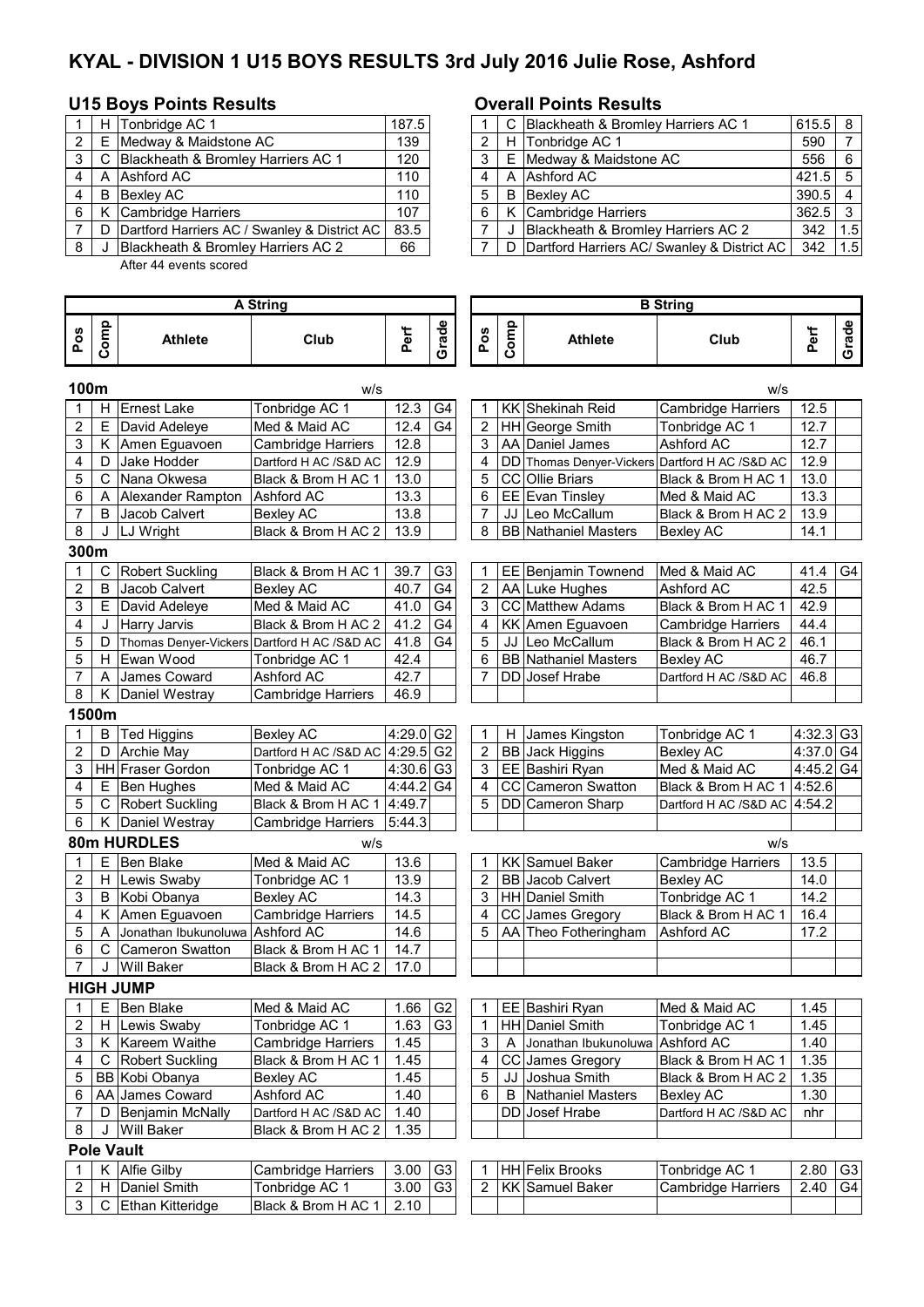| 1                | Н              | <b>Ernest Lake</b>              | Tonbridge AC 1                                                                            | 5.58<br>G <sub>2</sub><br><b>HH Lewis Swaby</b><br>Tonbridge AC 1<br>4.90<br>1<br>G <sub>3</sub><br>$\overline{2}$<br>AA Jonathan Ibukunoluwa Ashford AC<br>5.35<br>4.28 |                |                |    |                                                                     |                           |              |    |  |  |  |
|------------------|----------------|---------------------------------|-------------------------------------------------------------------------------------------|--------------------------------------------------------------------------------------------------------------------------------------------------------------------------|----------------|----------------|----|---------------------------------------------------------------------|---------------------------|--------------|----|--|--|--|
| 2                | A              | Alexander Rampton               | Ashford AC                                                                                |                                                                                                                                                                          |                |                |    |                                                                     |                           |              |    |  |  |  |
| 3                |                | C Nana Okwesa                   | Black & Brom H AC 1                                                                       | 5.30                                                                                                                                                                     | G <sub>3</sub> | $\mathsf 3$    |    | CC Philip Tenyue                                                    | Black & Brom H AC 1       | 4.20         |    |  |  |  |
| 4                |                | K James Burch                   | Cambridge Harriers                                                                        | 5.02                                                                                                                                                                     | G <sub>4</sub> | 4              |    | <b>BB</b> William Butterworth                                       | <b>Bexley AC</b>          | 4.03         |    |  |  |  |
| 5                |                | JJ LJ Wright                    | Black & Brom H AC 2                                                                       | 4.47                                                                                                                                                                     |                | 5              |    | EE Alexander Donnelly                                               | Med & Maid AC             | 3.96         |    |  |  |  |
| 6                | Е              | Ben Hughes                      | Med & Maid AC                                                                             | 4.42                                                                                                                                                                     |                | 6              |    | DD Benjamin McNally                                                 | Dartford H AC /S&D AC     | 3.77         |    |  |  |  |
| 7                | B              | Kobi Obanya                     | Bexley AC                                                                                 | 4.35                                                                                                                                                                     |                | $\overline{7}$ | J  | Joshua Smith                                                        | Black & Brom H AC 2       | 2.83         |    |  |  |  |
| 8                | D              | Rowan Burford                   | Dartford H AC /S&D AC                                                                     | 3.91                                                                                                                                                                     |                |                |    |                                                                     |                           |              |    |  |  |  |
| <b>SHOT</b>      |                |                                 |                                                                                           |                                                                                                                                                                          |                |                |    |                                                                     |                           |              |    |  |  |  |
| 1                | H              | <b>Guy White</b>                | Tonbridge AC 1                                                                            | 10.81                                                                                                                                                                    | G4             | 1              |    | HH Arjun Ghosh                                                      | Tonbridge AC 1            | 10.24        | G4 |  |  |  |
| $\boldsymbol{2}$ | A              | Christopher Scrivens Ashford AC |                                                                                           | 10.49                                                                                                                                                                    | G <sub>4</sub> | 2              |    | AA Luke Hughes                                                      | Ashford AC                | 7.93         |    |  |  |  |
| 3                |                | EE Benjamin Townend             | Med & Maid AC                                                                             | 8.54                                                                                                                                                                     |                | 3              | Е  | Ben Hughes                                                          | Med & Maid AC             | 7.84         |    |  |  |  |
| 4                |                | <b>KK</b> Kareem Waithe         | <b>Cambridge Harriers</b>                                                                 | 8.35                                                                                                                                                                     |                | 4              | Κ  | Johnel Simpson                                                      | <b>Cambridge Harriers</b> | 7.45         |    |  |  |  |
| 5                | C              | <b>Cameron Swatton</b>          | Black & Brom H AC 1                                                                       | 7.12                                                                                                                                                                     |                | 5              |    | <b>BB</b> Ronnie Stowell                                            | <b>Bexley AC</b>          | 6.51         |    |  |  |  |
| 6                | B              | <b>Alex Bailey</b>              | <b>Bexley AC</b>                                                                          | 6.69                                                                                                                                                                     |                | 6              |    | DD Archie May                                                       | Dartford H AC /S&D AC     | 6.06         |    |  |  |  |
| $\overline{7}$   | D              |                                 | Thomas Denyer-Vickers Dartford H AC /S&D AC                                               | 6.46                                                                                                                                                                     |                |                |    |                                                                     |                           |              |    |  |  |  |
| $\overline{8}$   | J              | Sean Lancaster                  | Black & Brom H AC 2                                                                       | 5.51                                                                                                                                                                     |                |                |    |                                                                     |                           |              |    |  |  |  |
|                  | <b>DISCUS</b>  |                                 |                                                                                           |                                                                                                                                                                          |                |                |    |                                                                     |                           |              |    |  |  |  |
| 1                |                | HH Arjun Ghosh                  | Tonbridge AC 1                                                                            | 31.63                                                                                                                                                                    | G <sub>3</sub> | 1              | H. | <b>Guy White</b>                                                    | Tonbridge AC 1            | 26.58 G4     |    |  |  |  |
| $\overline{2}$   | A              | Christopher Scrivens Ashford AC |                                                                                           | 27.41                                                                                                                                                                    | G <sub>4</sub> | $\overline{2}$ |    | AA Luke Hughes                                                      | Ashford AC                | 24.57        |    |  |  |  |
| 3                | D              | Rowan Burford                   | Dartford H AC /S&D AC                                                                     | 22.45                                                                                                                                                                    |                | 3              |    | E Reece Perkins                                                     | Med & Maid AC             | 15.34        |    |  |  |  |
| 4                | J              | Sean Lancaster                  | Black & Brom H AC 2                                                                       | 19.62                                                                                                                                                                    |                | 4              |    | CC Ethan Kitteridge                                                 | Black & Brom H AC 1       | 12.43        |    |  |  |  |
| 5                | B              | <b>Alex Bailey</b>              | <b>Bexley AC</b>                                                                          | 5<br>18.94<br><b>BB</b> Matthew Crane<br>8.67<br>Bexley AC                                                                                                               |                |                |    |                                                                     |                           |              |    |  |  |  |
| 6                |                | EE Benjamin Townend             | Med & Maid AC                                                                             | 17.77<br>6<br>DD Cameron Sharp<br>Dartford H AC /S&D AC<br>6.77                                                                                                          |                |                |    |                                                                     |                           |              |    |  |  |  |
| 7                | C              | <b>Matthew Adams</b>            | Black & Brom H AC 1                                                                       | 13.87                                                                                                                                                                    |                |                |    |                                                                     |                           |              |    |  |  |  |
|                  | Κ              | Amen Eguavoen                   | Cambridge Harriers                                                                        | disq                                                                                                                                                                     |                |                |    |                                                                     |                           |              |    |  |  |  |
|                  | <b>JAVELIN</b> |                                 |                                                                                           |                                                                                                                                                                          |                |                |    |                                                                     |                           |              |    |  |  |  |
| 1                | E              | Ben Blake                       | Med & Maid AC                                                                             | 32.95                                                                                                                                                                    | G4             | 1              |    | HH Arjun Ghosh                                                      | Tonbridge AC 1            | 29.55        |    |  |  |  |
| 2                | D              | Rowan Burford                   | Dartford H AC /S&D AC                                                                     | 31.81                                                                                                                                                                    |                | 2              |    | EE Evan Tinsley                                                     | Med & Maid AC             | 23.31        |    |  |  |  |
| 3                |                | H Guy White                     | Tonbridge AC 1                                                                            | 30.79                                                                                                                                                                    |                | 3              | J  | <b>Will Baker</b>                                                   | Black & Brom H AC 2       | 19.01        |    |  |  |  |
| 4                |                | CC Ollie Briars                 | Black & Brom H AC 1                                                                       | 21.51                                                                                                                                                                    |                | 4              | B  | <b>Alex Bailey</b>                                                  | Bexley AC                 | 17.85        |    |  |  |  |
| 5                |                | <b>BB</b> William Butterworth   | <b>Bexley AC</b>                                                                          | 21.11                                                                                                                                                                    |                | 5              | C  | Ethan Kitteridge                                                    | Black & Brom H AC 1 17.52 |              |    |  |  |  |
| 6                |                | JJ Harry Jarvis                 | Black & Brom H AC 2                                                                       | 20.64                                                                                                                                                                    |                | 6              |    | <b>DD</b> Josef Hrabe                                               | Dartford H AC /S&D AC     | 17.12        |    |  |  |  |
| $\overline{7}$   | A              | Christopher Scrivens Ashford AC |                                                                                           | 19.53                                                                                                                                                                    |                | $\overline{7}$ |    | <b>KK Samuel Baker</b>                                              | <b>Cambridge Harriers</b> | 14.57        |    |  |  |  |
| 8                |                | K James Burch                   | <b>Cambridge Harriers</b>                                                                 | 16.88                                                                                                                                                                    |                |                |    | AA Theo Fotheringham                                                | Ashford AC                | ndr          |    |  |  |  |
|                  | <b>RELAYS</b>  |                                 |                                                                                           |                                                                                                                                                                          |                |                |    |                                                                     |                           |              |    |  |  |  |
|                  | 4x100m         |                                 |                                                                                           |                                                                                                                                                                          |                |                |    |                                                                     |                           |              |    |  |  |  |
| $\mathbf{1}$     |                | K Cambridge Harriers            | Shekinah Reid, Amen Eguavoen, Johnel Simpson, Kareem Waithe                               |                                                                                                                                                                          |                |                |    |                                                                     |                           | 48.7         |    |  |  |  |
|                  |                | 2 H Tonbridge AC 1              | Ernest Lake, George Smith, Lewis Swaby, Thomas Draper                                     |                                                                                                                                                                          |                |                |    |                                                                     |                           | 48.9         |    |  |  |  |
| 3                |                | A Ashford AC                    |                                                                                           |                                                                                                                                                                          |                |                |    | Jonathan Ibukunoluwa, Alexander Rampton, Daniel James, James Coward |                           | 50.3         |    |  |  |  |
| 4                | C              | Black & Brom H AC 1             | Nana Okwesa, Matthew Adams, Philip Tenyue, Ollie Briars                                   |                                                                                                                                                                          |                |                |    |                                                                     |                           | 50.8         |    |  |  |  |
| 5                | Е.             | Med & Maid AC                   | Bashiri Ryan, Reece Perkins, Evan Tinsley, David Adeleye                                  |                                                                                                                                                                          |                |                |    |                                                                     |                           | 52.1         |    |  |  |  |
| 6                | D              |                                 | Dartford H AC /S&D AC Jake Hodder, Thomas Denyer-Vickers, Josef Hrabe, Archie May<br>54.2 |                                                                                                                                                                          |                |                |    |                                                                     |                           |              |    |  |  |  |
| 7                | B              | <b>Bexley AC</b>                |                                                                                           | Jacob Calvert, Nathaniel Masters, Kobi Obanya, William Butterworth                                                                                                       |                |                |    |                                                                     |                           |              |    |  |  |  |
| 8                |                |                                 | Black & Brom H AC 2 Harry Jarvis, Leo McCallum, LJ Wright, Joshua Smith                   |                                                                                                                                                                          |                |                |    |                                                                     |                           | 54.2<br>54.6 |    |  |  |  |
|                  | 4x300m         |                                 |                                                                                           |                                                                                                                                                                          |                |                |    |                                                                     |                           |              |    |  |  |  |
| 1                | H              | Tonbridge AC 1                  | Thomas Draper, George Smith, Toby Emm, Ewan Wood                                          |                                                                                                                                                                          |                |                |    |                                                                     |                           | 2:49.1       |    |  |  |  |
| 2                | Е              | Med & Maid AC                   | Alexander Donnelly, Ben Hughes, Ben Blake, Benjamin Townend                               |                                                                                                                                                                          |                |                |    |                                                                     |                           | 2:51.4       |    |  |  |  |
| 3                | B              | <b>Bexley AC</b>                | Ted Higgins, Jack Higgins, Matthew Crane, Ronnie Stowell                                  |                                                                                                                                                                          |                |                |    |                                                                     |                           | 2:51.6       |    |  |  |  |
| 4                | A              | Ashford AC                      |                                                                                           |                                                                                                                                                                          |                |                |    | Alexander Rampton, Daniel James, James Coward, Luke Hughes          |                           | 2:51.9       |    |  |  |  |
| 5                | C              |                                 | Black & Brom H AC 1 Matthew Adams, James Gregory, Robert Suckling, Cameron Swatton        |                                                                                                                                                                          |                |                |    |                                                                     |                           | 3:01.5       |    |  |  |  |
| 6                | D              |                                 |                                                                                           | Dartford H AC /S&D AC Jake Hodder, Luke Erwood, Archie May, Cameron Sharp<br>3:09.2                                                                                      |                |                |    |                                                                     |                           |              |    |  |  |  |
| $\overline{7}$   | J              |                                 |                                                                                           | Black & Brom H AC 2 Will Baker, Joshua Smith, LJ Wright, Leo McCallum                                                                                                    |                |                |    |                                                                     |                           |              |    |  |  |  |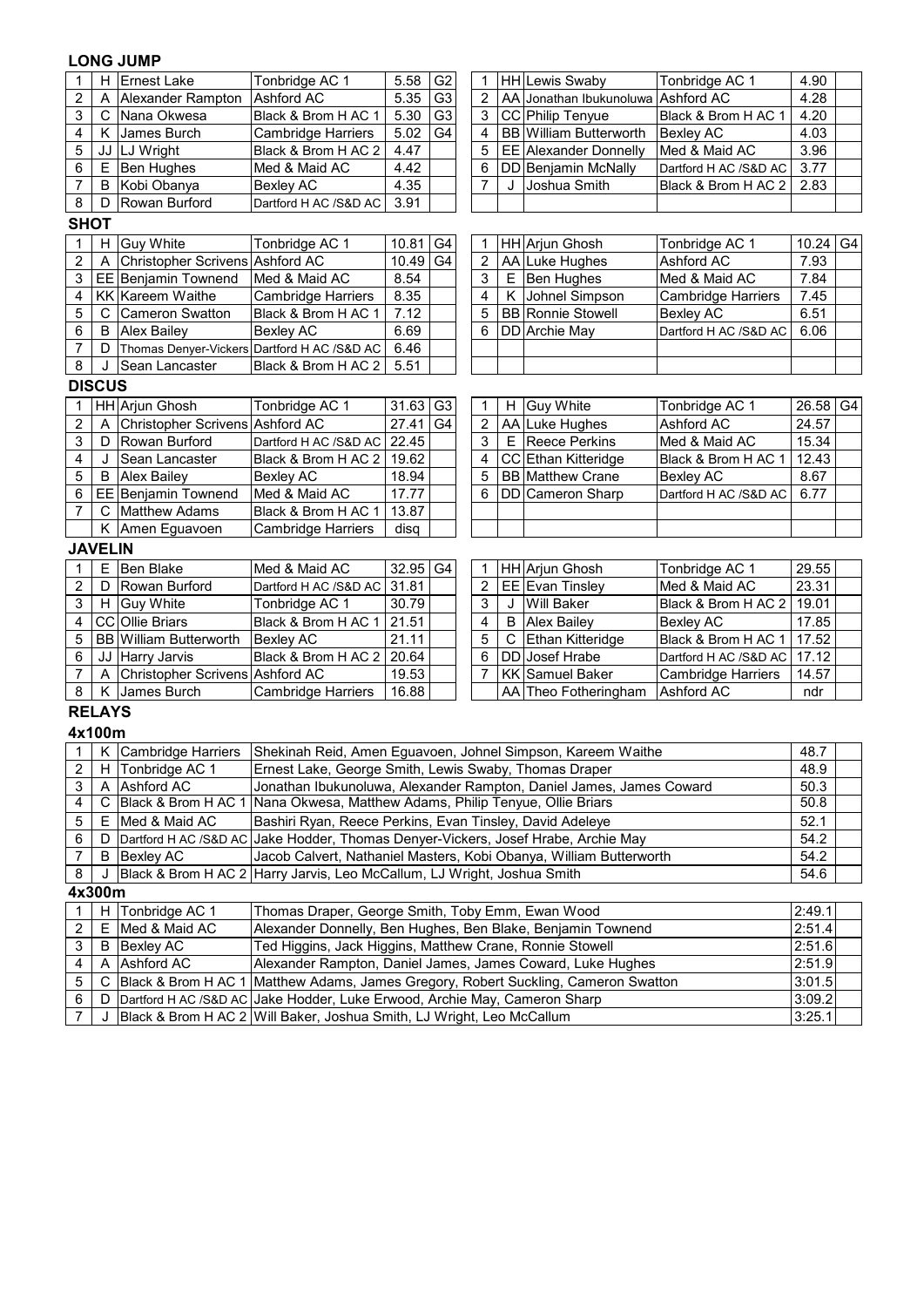# **KYAL - DIVISION 1 U13 GIRLS RESULTS 3rd July 2016 Julie Rose, Ashford**

### **U13 Girls Points Results Overall Points Results**

|   |   | C   Blackheath & Bromley Harriers AC 1           | 151  |   |   | C Blackheath & Bromley Harriers AC 1       |
|---|---|--------------------------------------------------|------|---|---|--------------------------------------------|
| 2 |   | E Medway & Maidstone AC                          | 116  | 2 |   | H Tonbridge AC 1                           |
| 3 |   | H Tonbridge AC 1                                 | 112  | 3 |   | E Medway & Maidstone AC                    |
| 4 |   | Blackheath & Bromley Harriers AC 2               | 100  |   |   | A Ashford AC                               |
| 5 |   | A Ashford AC                                     | 99.5 | 5 | B | Bexley AC                                  |
| 6 | B | <b>Bexley AC</b>                                 | 88.5 | 6 |   | K Cambridge Harriers                       |
|   |   | K Cambridge Harriers                             | 78   |   |   | Blackheath & Bromley Harriers AC 2         |
| 8 |   | D. Dartford Harriers AC / Swanley & District ACL | 72   |   |   | D Dartford Harriers AC/ Swanley & District |

After 44 events scored

|     |   | C Blackheath & Bromley Harriers AC 1                 | 151  |   | C Blackheath & Bromley Harriers AC 1            | $615.5$ 8 |      |
|-----|---|------------------------------------------------------|------|---|-------------------------------------------------|-----------|------|
| 2 I |   | E   Medway & Maidstone AC                            | 116  | 2 | H Tonbridge AC 1                                | 590       |      |
| 3 I |   | H Tonbridge AC 1                                     | 112  |   | E Medway & Maidstone AC                         | 556       | - 6  |
| 4   | J | Blackheath & Bromley Harriers AC 2                   | 100  |   | A Ashford AC                                    | $421.5$ 5 |      |
| 5   |   | A Ashford AC                                         | 99.5 |   | <b>B</b> Bexlev AC                              | $390.5$ 4 |      |
| 6.  | B | Bexlev AC                                            | 88.5 |   | K Cambridge Harriers                            | $362.5$ 3 |      |
|     |   | K Cambridge Harriers                                 | 78   |   | Blackheath & Bromley Harriers AC 2              | 342       | 11.5 |
|     |   | 8   D   Dartford Harriers AC / Swanley & District AC | 72   |   | D   Dartford Harriers AC/ Swanley & District AC | 342       | 1.5  |

| <b>A String</b> |       |                                             |                           |             |                |                |      |                           | <b>B</b> String           |           |                |
|-----------------|-------|---------------------------------------------|---------------------------|-------------|----------------|----------------|------|---------------------------|---------------------------|-----------|----------------|
| Pos             | Comp  | <b>Athlete</b>                              | Club                      | Perf        | Grade          | Pos            | Comp | <b>Athlete</b>            | Club                      | Perf      | Grade          |
| 75m             |       |                                             | w/s                       |             |                |                |      |                           | w/s                       |           |                |
| 1               | C     | Akeiyla Robinson-Pascal Black & Brom H AC 1 |                           | 10.7        | G <sub>3</sub> | $\mathbf{1}$   |      | CC Achieng Oneko          | Black & Brom H AC 1       | 10.8      | G <sub>3</sub> |
| 2               | Α     | Sarris Teale                                | Ashford AC                | 10.8        | G <sub>3</sub> | $\overline{2}$ |      | <b>BB</b> Chloe Jardine   | <b>Bexley AC</b>          | 11.5      |                |
| 3               | H.    | Samantha Stubbs                             | Tonbridge AC 1            | 11.1        | G <sub>4</sub> | 3              |      | HH Lucinda White          | Tonbridge AC 1            | 11.5      |                |
| 4               | J     | <b>Tianna Lewis</b>                         | Black & Brom H AC 2       | 11.3        | G <sub>4</sub> | 4              |      | AA Kaliyah Lacey          | Ashford AC                | 11.6      |                |
| 5               | E     | Olivia Humphries                            | Med & Maid AC             | 11.4        |                | 5              |      | <b>KK</b> Mirabel Chinedu | <b>Cambridge Harriers</b> | 12.2      |                |
| 6               | K.    | Toluwalase Osiyemi                          | <b>Cambridge Harriers</b> | 11.5        |                | 6              |      | EE Paris Lee              | Med & Maid AC             | 12.2      |                |
| $\overline{7}$  | D     | <b>Tallulah May</b>                         | Dartford H AC /S&D AC     | 12.0        |                | 7              |      | JJ Alexandra Sewell       | Black & Brom H AC 2       | 12.2      |                |
| 8               | В     | Sarah Toure                                 | Bexley AC                 | 12.7        |                | 8              |      | DD Emily Page             | Dartford H AC /S&D AC     | 12.4      |                |
|                 | 150m  |                                             | w/s                       |             |                |                |      |                           | W/S                       |           |                |
| 1               | Κ     | Rebecca Maddy                               | Cambridge Harriers        | 20.5        | G <sub>1</sub> | 1              |      | JJ Daiz'a Foster          | Black & Brom H AC 2       | 21.9      | G4             |
| $\overline{c}$  | H.    | <b>Emily Bowart</b>                         | Tonbridge AC 1            | 21.4        | G <sub>3</sub> | $\overline{2}$ |      | <b>HH</b> Eliz O'Donnell  | Tonbridge AC 1            | 22.5      |                |
| 3               | Α     | Sarris Teale                                | Ashford AC                | 21.4        | G <sub>3</sub> | 3              |      | AA Lydia Owen             | Ashford AC                | 22.5      |                |
| 3               | B     | Emily Frimpong                              | Bexley AC                 | 21.6        | G <sub>4</sub> | $\overline{4}$ |      | CC Daniella Harper        | Black & Brom H AC 1       | 22.8      |                |
| 5               | C     | Renee Bel-Momodu Black & Brom H AC 1        |                           | 21.8        | G <sub>4</sub> | 5              |      | EE   Paris Lee            | Med & Maid AC             | 23.8      |                |
| 6               | E.    | Olivia Humphries                            | Med & Maid AC             | 22.9        |                | 6              |      | <b>KK Kacey Walters</b>   | Cambridge Harriers        | 24.9      |                |
| 7               | D     | Amelia Bates                                | Dartford H AC /S&D AC     | 23.1        |                | $\overline{7}$ |      | DD Charlotte Waters       | Dartford H AC /S&D AC     | 24.9      |                |
| 8               | J     | <b>Kelsey Pullin</b>                        | Black & Brom H AC 2       | 23.6        |                | 8              |      | <b>BB</b> Sarah Toure     | <b>Bexley AC</b>          | 25.3      |                |
|                 | 1200m |                                             |                           |             |                |                |      |                           |                           |           |                |
| 1               | C     | Ellie Lucy Dolby                            | Black & Brom H AC 1       | $3:49.7$ G1 |                | 1              |      | <b>CC</b> Amarisa Sibley  | Black & Brom H AC 1       | 4:13.0 G4 |                |
| 2               |       | K Ailbhe Barnes                             | Cambridge Harriers        | 3:54.3 G1   |                | $\overline{2}$ |      | EE Erin Hughes            | Med & Maid AC             | 4:29.7    |                |
| 3               | E.    | <b>Billie Rouse</b>                         | Med & Maid AC             | 4:10.7 G4   |                | 3              |      | DD Emily Page             | Dartford H AC /S&D AC     | 4:30.5    |                |
| 4               | D     | Rachel Bradley                              | Dartford H AC /S&D AC     | 4:22.4      |                | 4              | JJ   | Hannah Clark              | Black & Brom H AC 2       | 4:41.7    |                |
| 5               | J     | <b>Lily Meers</b>                           | Black & Brom H AC 2       | 4:23.2      |                | 5              | B    | Kacey-May Smith           | <b>Bexley AC</b>          | 4:58.3    |                |
| 6               |       | <b>BB</b> Chloe Jardine                     | Bexley AC                 | 4:25.0      |                |                | Α    | Grace Whittingham         | Ashford AC                | dnf       |                |
| 7               |       | AA Devina Raykova                           | Ashford AC                | 4:55.8      |                |                |      |                           |                           |           |                |
|                 |       | <b>70m HURDLES</b>                          | w/s                       |             |                |                |      |                           | w/s                       |           |                |
| 1               | В     | <b>Emily Frimpong</b>                       | <b>Bexley AC</b>          | 11.9        | G <sub>1</sub> | $\mathbf 1$    |      | CC Shakanya Osahon        | Black & Brom H AC 1       | 12.3      | G <sub>3</sub> |
| 2               | C.    | Olivia English                              | Black & Brom H AC 1       | 12.2        | G <sub>2</sub> | 2              |      | HH Eliz O'Donnell         | Tonbridge AC 1            | 13.3      | G4             |
| 3               | Κ     | Asmara Griffiths                            | Cambridge Harriers        | 12.4        | G <sub>3</sub> | 3              |      | EE Mia Cox                | Med & Maid AC             | 14.2      |                |
| 4               | Α     | Kaliyah Lacey                               | Ashford AC                | 12.7        | G <sub>4</sub> | 4              |      | <b>BB</b> Jessie Sargeant | <b>Bexley AC</b>          | 14.3      |                |
| 5               | J     | Olivia Howlett                              | Black & Brom H AC 2       | 12.8        | G <sub>4</sub> | 5              | JJ   | Sofia Elliott             | Black & Brom H AC 2       | 15.4      |                |
| 6               | H.    | <b>Emily Bowart</b>                         | Tonbridge AC 1            | 12.9        | G <sub>4</sub> | 6              |      | AA Asha Lacey             | Ashford AC                | 15.6      |                |
| 7               |       | E Katie Rothery                             | Med & Maid AC             | 13.2 $ G4 $ |                | 7              |      | <b>DD</b> Lauren Bowen    | Dartford H AC /S&D AC     | 15.8      |                |
| 8               | D     | <b>Tallulah May</b>                         | Dartford H AC /S&D AC     | 14.0        |                |                |      |                           |                           |           |                |
|                 |       | <b>HIGH JUMP</b>                            |                           |             |                |                |      |                           |                           |           |                |
| 1               | С     | Akeiyla Robinson-Pascal Black & Brom H AC 1 |                           | 1.40        | G <sub>2</sub> | 1              |      | KK Kacey Walters          | <b>Cambridge Harriers</b> | 1.30      | G <sub>3</sub> |
| 2               |       | H Megan Moore                               | Tonbridge AC 1            | 1.40        | G <sub>2</sub> | $\overline{2}$ |      | CC Freya Marsden          | Black & Brom H AC 1       | 1.30      | G <sub>3</sub> |
| 3               |       | K Rebecca Maddy                             | Cambridge Harriers        | 1.30        | G <sub>3</sub> | 3              |      | HH Eliz O'Donnell         | Tonbridge AC 1            | 1.25      | G4             |
| 4               | Е.    | Caoimhe Mallon                              | Med & Maid AC             | 1.30        | G <sub>3</sub> | 4              | JJ   | Rianna Rennie             | Black & Brom H AC 2       | 1.20      |                |
| 5               | AA    | Devina Raykova                              | Ashford AC                | 1.20        |                | 5              | D    | Charlotte Waters          | Dartford H AC /S&D AC     | 1.15      |                |
| 6               | J     | Daiz'a Foster                               | Black & Brom H AC 2       | 1.20        |                | 6              |      | EE Erin Hughes            | Med & Maid AC             | 1.10      |                |
| 7               | B     | Chloe Jardine                               | Bexley AC                 | 1.20        |                | 7              | Α    | Grace Whittingham         | Ashford AC                | 1.05      |                |
| 8               |       | DD Amelia Bates                             | Dartford H AC /S&D AC     | 1.20        |                | 8              |      | <b>BB</b> Sarah Toure     | <b>Bexley AC</b>          | 1.00      |                |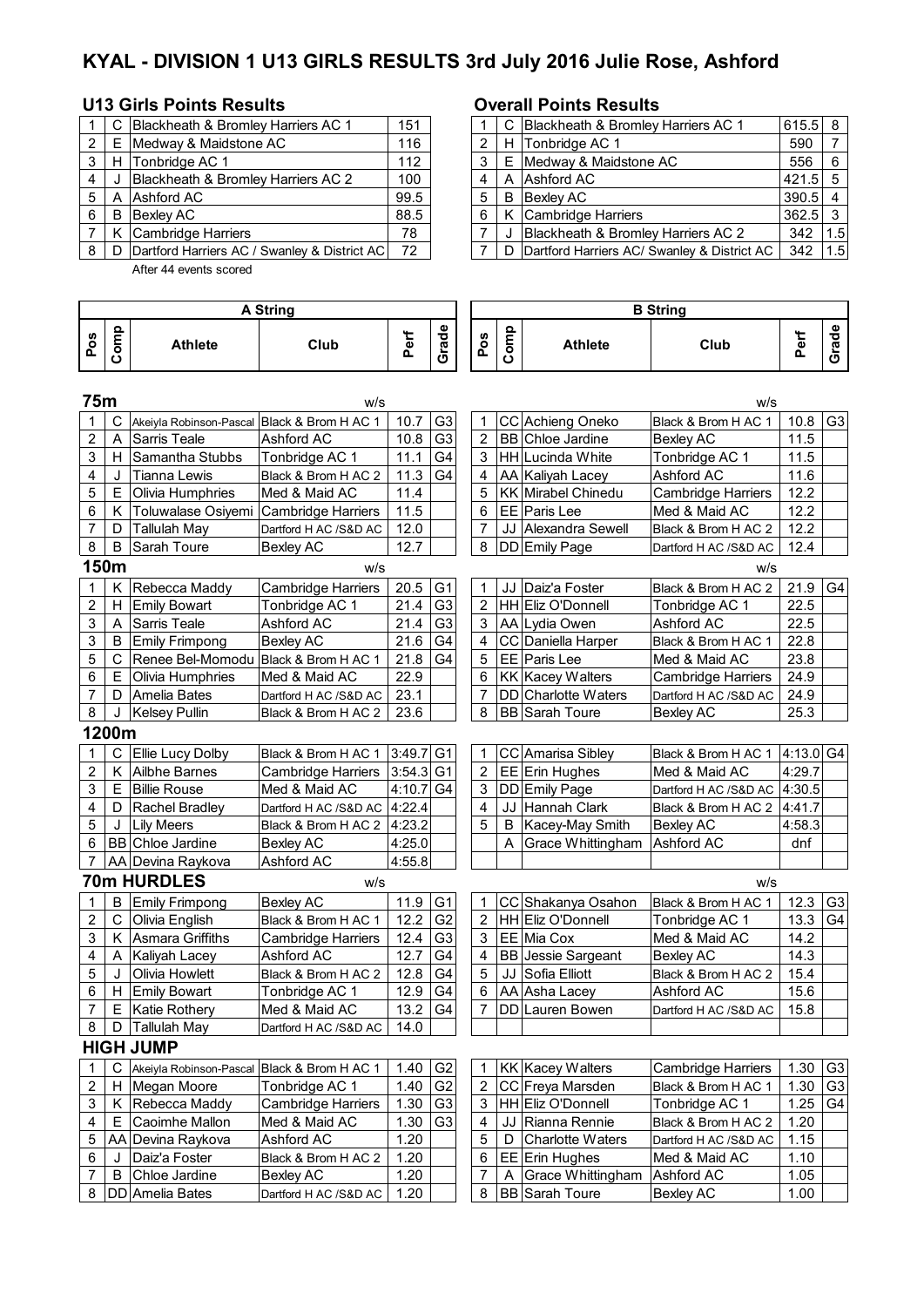|                         |                |                                      | 4.34                                                                                                                  |                                                                                    |                |                |    |                                                               |                       |                        |                |  |  |  |
|-------------------------|----------------|--------------------------------------|-----------------------------------------------------------------------------------------------------------------------|------------------------------------------------------------------------------------|----------------|----------------|----|---------------------------------------------------------------|-----------------------|------------------------|----------------|--|--|--|
| $\mathbf{1}$            | $\mathsf{C}$   |                                      | G <sub>1</sub><br>CC Achieng Oneko<br>4.95<br>1<br>Akeiyla Robinson-Pascal Black & Brom H AC 1<br>Black & Brom H AC 1 |                                                                                    |                |                |    |                                                               |                       |                        |                |  |  |  |
| $\overline{2}$          | J              | Olivia Howlett                       | $\overline{2}$<br>G <sub>2</sub><br>JJ Heidi Forsyth<br>4.19<br>4.42<br>Black & Brom H AC 2<br>Black & Brom H AC 2    |                                                                                    |                |                |    |                                                               |                       |                        |                |  |  |  |
| 3                       |                | EE Erin Hughes                       | Med & Maid AC                                                                                                         | 4.10                                                                               | G <sub>4</sub> | 3              |    | KK Toluwalase Osiyemi Cambridge Harriers                      |                       | 3.87                   |                |  |  |  |
| $\overline{\mathbf{4}}$ | Κ              | Asmara Griffiths                     | <b>Cambridge Harriers</b>                                                                                             | 4.05                                                                               | G <sub>4</sub> | 4              |    | HH Samantha Stubbs                                            | Tonbridge AC 1        | 3.86                   |                |  |  |  |
| 5                       | B              | <b>Emily Frimpong</b>                | <b>Bexley AC</b>                                                                                                      | 3.96                                                                               | G <sub>4</sub> | 5              |    | BB Jessie Sargeant                                            | <b>Bexley AC</b>      | 3.62                   |                |  |  |  |
| 6                       | Н              | <b>Emily Bowart</b>                  | Tonbridge AC 1                                                                                                        | 3.96                                                                               | G <sub>4</sub> | 6              | Е  | Caoimhe Mallon                                                | Med & Maid AC         | 3.54                   |                |  |  |  |
| $\overline{7}$          | A              | Kaliyah Lacey                        | Ashford AC                                                                                                            | 3.71                                                                               |                | 7              |    | <b>DD</b> Elizabeth Hunt                                      | Dartford H AC /S&D AC | 3.12                   |                |  |  |  |
| 8                       | D              | <b>Tallulah May</b>                  | Dartford H AC /S&D AC                                                                                                 | 3.32                                                                               |                | 8              |    | AA Asha Lacey                                                 | Ashford AC            | 2.87                   |                |  |  |  |
|                         | <b>SHOT</b>    |                                      |                                                                                                                       |                                                                                    |                |                |    |                                                               |                       |                        |                |  |  |  |
| $\mathbf{1}$            | C              | Renee Bel-Momodu Black & Brom H AC 1 |                                                                                                                       | 8.57                                                                               | G <sub>1</sub> | 1              |    | AA Emily Ingram                                               | Ashford AC            | 5.85                   |                |  |  |  |
| $\boldsymbol{2}$        | Α              | Lydia Owen                           | Ashford AC                                                                                                            | 6.72                                                                               | G4             | $\overline{c}$ |    | EE Gypsy Nash                                                 | Med & Maid AC         | 5.54                   |                |  |  |  |
| $\mathsf 3$             |                | HH Lucinda White                     | Tonbridge AC 1                                                                                                        | 6.63                                                                               | G <sub>4</sub> | 3              |    | CC Ruth Chappell                                              | Black & Brom H AC 1   | 5.39                   |                |  |  |  |
| $\overline{\mathbf{4}}$ | Е              | Summer Salter                        | Med & Maid AC                                                                                                         | 6.41                                                                               |                | 4              | H  | Keira Jones                                                   | Tonbridge AC 1        | 4.80                   |                |  |  |  |
| 5                       |                | JJ Sofia Elliott                     | Black & Brom H AC 2                                                                                                   | 6.11                                                                               |                | 5              |    | BB Emma Osborn                                                | <b>Bexley AC</b>      | 4.72                   |                |  |  |  |
| $\,6\,$                 | B              | Kacey-May Smith                      | <b>Bexley AC</b>                                                                                                      | 5.35                                                                               |                | 6              | J  | <b>Rose Meers</b>                                             | Black & Brom H AC 2   | 4.36                   |                |  |  |  |
| $\overline{7}$          | D              | Rachel Bradley                       | Dartford H AC /S&D AC                                                                                                 | 5.25                                                                               |                | $\overline{7}$ |    | DD Emily Adamson                                              | Dartford H AC /S&D AC | 4.31                   |                |  |  |  |
|                         |                | <b>HAMMER</b>                        |                                                                                                                       |                                                                                    |                |                |    |                                                               |                       |                        |                |  |  |  |
| $\mathbf{1}$            | E              | Summer Salter                        | Med & Maid AC                                                                                                         | 18.22<br>17.05<br>EE Gypsy Nash<br>Med & Maid AC<br>1                              |                |                |    |                                                               |                       |                        |                |  |  |  |
| $\overline{2}$          |                | <b>DD</b> Amelia Bates               | Dartford H AC /S&D AC                                                                                                 | $\overline{2}$<br>13.33<br>Charlotte Waters<br>12.32<br>D<br>Dartford H AC /S&D AC |                |                |    |                                                               |                       |                        |                |  |  |  |
| 3                       | B              | Emma Osborn                          | Bexley AC                                                                                                             | 8.64                                                                               |                |                |    |                                                               |                       |                        |                |  |  |  |
| $\overline{\mathbf{4}}$ | Α              | Emily Ingram                         | Ashford AC                                                                                                            | 7.45                                                                               |                |                |    |                                                               |                       |                        |                |  |  |  |
| 5                       |                | HH Keira Jones                       | Tonbridge AC 1                                                                                                        | 5.91                                                                               |                |                |    |                                                               |                       |                        |                |  |  |  |
| $6\phantom{1}$          | J              | Rose Meers                           | Black & Brom H AC 2                                                                                                   | 4.76                                                                               |                |                |    |                                                               |                       |                        |                |  |  |  |
|                         | <b>JAVELIN</b> |                                      |                                                                                                                       |                                                                                    |                |                |    |                                                               |                       |                        |                |  |  |  |
| $\mathbf{1}$            | $\mathsf{H}$   | Lucinda White                        | Tonbridge AC 1                                                                                                        | 24.02                                                                              | G <sub>2</sub> | 1              |    | HH Keira Jones                                                | Tonbridge AC 1        | $21.38$ G <sub>3</sub> |                |  |  |  |
| $\overline{2}$          | C              | Renee Bel-Momodu Black & Brom H AC 1 |                                                                                                                       | 20.26                                                                              | G <sub>3</sub> | $\overline{2}$ |    | CC Ruth Chappell                                              | Black & Brom H AC 1   | 16.37                  | G <sub>4</sub> |  |  |  |
| 3                       |                | EE Gypsy Nash                        | Med & Maid AC                                                                                                         | 17.09                                                                              | G <sub>4</sub> | 3              |    | <b>AA</b> Sarris Teale                                        | Ashford AC            | 11.64                  |                |  |  |  |
| $\overline{\mathbf{4}}$ | A              | Emily Ingram                         | Ashford AC                                                                                                            | 16.27                                                                              | G4             | 4              | E. | Summer Salter                                                 | Med & Maid AC         | 10.84                  |                |  |  |  |
| 5                       | B              | Jessie Sargeant                      | Bexley AC                                                                                                             | 14.15                                                                              |                | 5              | J  | Sofia Elliott                                                 | Black & Brom H AC 2   | 9.57                   |                |  |  |  |
| $\,6$                   | JJ             | Rose Meers                           | Black & Brom H AC 2                                                                                                   | 12.11                                                                              |                | 6              |    | BB Emma Osborn                                                | <b>Bexley AC</b>      | 8.94                   |                |  |  |  |
| $\overline{7}$          | D              | Lauren Bowen                         | Dartford H AC /S&D AC                                                                                                 | 11.23                                                                              |                | $\overline{7}$ |    | DD Elizabeth Hunt                                             | Dartford H AC /S&D AC | 8.87                   |                |  |  |  |
|                         |                | 4x100m RELAYS                        |                                                                                                                       |                                                                                    |                |                |    |                                                               |                       |                        |                |  |  |  |
| $\mathbf{1}$            | $\mathsf{C}$   | Black & Brom H AC 1                  | Shakanya Osahon, Daniella Harper, Akeiyla Robinson-Pascal, Achieng Oneko<br>55.0                                      |                                                                                    |                |                |    |                                                               |                       |                        |                |  |  |  |
| $\overline{c}$          | J              | Black & Brom H AC 2                  | Olivia Howlett, Kelsey Pullin, Daiz'a Foster, Eve Ward                                                                |                                                                                    |                |                |    |                                                               |                       | 56.3                   |                |  |  |  |
| 3                       | Κ              | <b>Cambridge Harriers</b>            | Rebecca Maddy, Kacey Walters, Mirabel Chinedu, Toluwalase Osiyemi                                                     |                                                                                    |                |                |    |                                                               |                       | 58.1                   |                |  |  |  |
| $\overline{\mathbf{4}}$ | A              | Ashford AC                           | Sarris Teale, Lydia Owen, Kaliyah Lacey, Asha Lacey                                                                   |                                                                                    |                |                |    |                                                               |                       | 58.8                   |                |  |  |  |
| 5                       | H              | Tonbridge AC 1                       |                                                                                                                       |                                                                                    |                |                |    | Emily Bowart, Beatrice Godin, Samantha Stubbs, Eliz O'Donnell |                       | 58.9                   |                |  |  |  |
| 6                       | Е              | Med & Maid AC                        | Katie Rothery, Paris Lee, Mia Cox, Olivia Humphries                                                                   |                                                                                    |                |                |    |                                                               |                       | 59.6                   |                |  |  |  |
| $\overline{7}$          | B              | <b>Bexley AC</b>                     | 60.5<br>Emily Frimpong, Jessie Sargeant, Sarah Toure, Chloe Jardine                                                   |                                                                                    |                |                |    |                                                               |                       |                        |                |  |  |  |
|                         |                |                                      |                                                                                                                       |                                                                                    |                |                |    |                                                               |                       |                        |                |  |  |  |

8 D Dartford H AC /S&D AC 61.4 Rachel Bradley, Amelia Bates, Charlotte Waters, Emily Page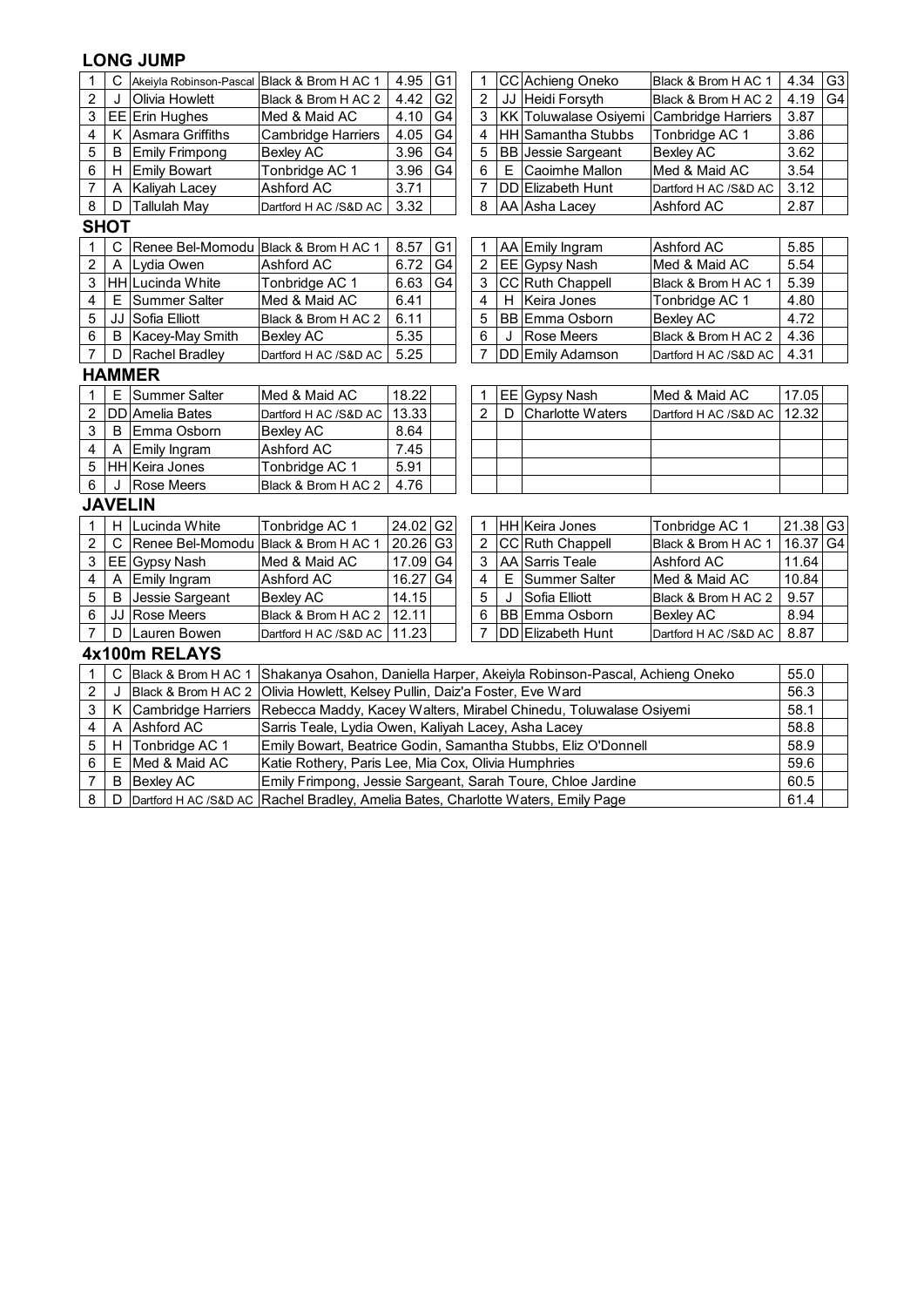# **KYAL - DIVISION 1 U15 GIRLS RESULTS 3rd July 2016 Julie Rose, Ashford**

### **U15 Girls Points Results Overall Points Results**

|   |  | C Blackheath & Bromley Harriers AC 1           | 179.5 |  |   |  | C Blackheath & Bromley Harriers AC 1            | $615.5$ 8       |     |
|---|--|------------------------------------------------|-------|--|---|--|-------------------------------------------------|-----------------|-----|
|   |  | H Tonbridge AC 1                               | 150.5 |  |   |  | H Tonbridge AC 1                                | 590             |     |
|   |  | E Medway & Maidstone AC                        | 145   |  |   |  | E Medway & Maidstone AC                         | 556             | l 6 |
|   |  | A Ashford AC                                   | 129   |  |   |  | A Ashford AC                                    | $421.5$ 5       |     |
|   |  | D Dartford Harriers AC / Swanley & District AC | 92    |  | 5 |  | <b>B</b> Bexlev AC                              | $390.5$ 4       |     |
| 6 |  | Blackheath & Bromley Harriers AC 2             | 91    |  |   |  | K Cambridge Harriers                            | $362.5 \quad 3$ |     |
|   |  | <b>B</b> Bexley AC                             | 65    |  |   |  | Blackheath & Bromley Harriers AC 2              | 342             | 1.5 |
|   |  | K Cambridge Harriers                           | 15    |  |   |  | D   Dartford Harriers AC/ Swanley & District AC | 342             | 1.5 |
|   |  |                                                |       |  |   |  |                                                 |                 |     |

After 44 events scored

|   |       | C Blackheath & Bromley Harriers AC 1               | 179.5 |   | C Blackheath & Bromley Harriers AC 1          | $615.5$ 8 |     |
|---|-------|----------------------------------------------------|-------|---|-----------------------------------------------|-----------|-----|
|   | 2   H | Tonbridge AC 1                                     | 150.5 |   | H Tonbridge AC 1                              | 590       |     |
|   |       | 3   E Medway & Maidstone AC                        | 145   |   | E Medway & Maidstone AC                       | 556       | - 6 |
| 4 |       | A lAshford AC                                      | 129   |   | A Ashford AC                                  | $421.5$ 5 |     |
|   |       | 5   D Dartford Harriers AC / Swanley & District AC | 92    |   | <b>B</b> Bexlev AC                            | $390.5$ 4 |     |
| 6 |       | Blackheath & Bromley Harriers AC 2                 | 91    | 6 | K Cambridge Harriers                          | $362.5$ 3 |     |
|   | -B    | Bexlev AC                                          | 65    |   | Blackheath & Bromley Harriers AC 2            | 342       | 1.5 |
|   |       | 8   K Cambridge Harriers                           | 15    |   | D Dartford Harriers AC/ Swanley & District AC | 342       | 1.5 |

| Grade<br>Grade<br>Comp<br>Comp<br>Pos<br>Perf<br>Perf<br>Pos<br>Club<br>Club<br><b>Athlete</b><br><b>Athlete</b><br>100m<br>w/s<br>w/s<br>G <sub>3</sub><br>E.<br>Kaliyah Young<br>Med & Maid AC<br>13.2<br>CC Esther Oniwinde<br>Black & Brom H AC 1<br>14.2<br>1<br>1<br>2<br>С<br>13.5<br>G <sub>4</sub><br>2<br>EE Zara Edeleanu<br>14.3<br><b>Holly Mpassy</b><br>Black & Brom H AC 1<br>Med & Maid AC<br>3<br>H Maisie Rixon<br>Tonbridge AC 1<br>13.7<br>AA Olivia Price<br>14.3<br>3<br>Ashford AC<br>4<br>13.8<br>DD Sharna Elliott<br>Dartford H AC /S&D AC<br>A<br>Ella Saxby<br>Ashford AC<br>4<br>14.5<br>5<br>Black & Brom H AC 2<br>5<br>J<br>Lani Bakewell<br>14.3<br>JJ Rashidah Ayinbode<br>Black & Brom H AC 2<br>14.8<br>6<br>B<br>Tammy Ogunbodede Bexley AC<br>14.4<br>6<br>HH Maria Bragin<br>14.8<br>Tonbridge AC 1<br>$\overline{7}$<br>$\overline{7}$<br><b>Chloe Morford</b><br>Dartford H AC /S&D AC<br>14.6<br>BB Mia Young<br>15.1<br>D<br>Bexley AC<br>300m<br>С<br><b>HH</b> Sally Palmer<br>Tonbridge AC 1<br>46.4<br>1<br><b>Holly Mpassy</b><br>Black & Brom H AC 1<br>43.0<br>G <sub>2</sub><br>1<br>$\overline{2}$<br>Chanelle Cole<br>G <sub>3</sub><br>$\overline{2}$<br>CC Zoe Austridge<br>47.1<br>D<br>Dartford H AC /S&D AC<br>44.0<br>Black & Brom H AC 1<br>3<br>44.5<br>G <sub>4</sub><br>AA Ciara Mackey<br>Ashford AC<br>H.<br><b>Katie Burgess</b><br>Tonbridge AC 1<br>3<br>47.3<br>G <sub>4</sub><br>4<br>Е<br>45.0<br>4<br>JJ Ruchelle Taylor<br>Black & Brom H AC 2<br>Lucy Maunders<br>Med & Maid AC<br>47.7<br>5<br>B<br><b>Kirstie Hattrill</b><br><b>Bexley AC</b><br>46.8<br>5<br><b>EE</b> Abigail Walters<br>Med & Maid AC<br>48.1<br>Black & Brom H AC 2<br><b>BB</b> Mia Young<br>6<br>J<br>47.0<br>6<br><b>Bexley AC</b><br>50.9<br>Kendaa Cameron-Chavannes<br>7<br>Ashford AC<br>48.2<br>A<br>Joely Catt<br>1500m<br>H Katie Goodge<br>Tonbridge AC 1<br>$4:59.7$ G3<br>Tonbridge AC 1<br>5:19.9<br>1<br><b>HH Luciana Anderson</b><br>1<br>$5:05.9$ G4<br>E<br>2<br>Charlotte Young<br>Med & Maid AC<br>2<br><b>EE</b> Alexandria Baker-Jones<br>Med & Maid AC<br>5:31.0<br>3<br>$\overline{C}$ Lily Tappenden<br>$5:13.1$ G4<br>CC Zoe White<br>5:34.3<br>Black & Brom H AC 1<br>3<br>Black & Brom H AC 1<br>D Emma Hillier<br>Dartford H AC /S&D AC 5:25.3<br>4<br>Abigail Leeves<br>Black & Brom H AC 2 5:45.4<br>4<br>J<br>5<br>AA Nathalie Kitchin<br>A<br>Joely Catt<br>Ashford AC<br>5:31.6<br>5<br>Ashford AC<br>5:47.3<br>Black & Brom H AC 2 5:42.7<br>6<br>JJ   Izabelle Mitchell<br><b>75m HURDLES</b><br>w/s<br>W/S<br>Med & Maid AC<br>G <sub>3</sub><br>Med & Maid AC<br>E Kaliyah Young<br>12.4<br>EE Lucy Maunders<br>12.9<br>G <sub>4</sub><br>1<br>1<br>CC Ella Brown<br>C Zoe Austridge<br>13.4<br>2<br>Black & Brom H AC 1<br>G <sub>4</sub><br>$\overline{2}$<br>Black & Brom H AC 1<br>14.2<br>3<br>A Grace Pitman<br>15.1<br>AA Nathalie Kitchin<br>Ashford AC<br>3<br>17.3<br>Ashford AC<br>4<br>Tonbridge AC 1<br>15.2<br>H Catherine Davies<br>Black & Brom H AC 2<br>16.7<br>5<br>J Meeka Duhaney-Pinnock<br><b>HIGH JUMP</b><br>E Kaliyah Young<br>1.51<br>G <sub>3</sub><br>Med & Maid AC<br>1<br>EE Abigail Walters<br>Med & Maid AC<br>1.40<br>G4<br>1<br>G <sub>3</sub><br>CC Isabelle Bridge<br>$\overline{2}$<br>K Ayanna Henry<br>1.47<br>1.35<br>$\overline{2}$<br>Black & Brom H AC 1<br><b>Cambridge Harriers</b><br>3<br>$\overline{2}$<br>HH Stephanie Puxty<br>C Kamiyla Robinson-Pascal<br>Black & Brom H AC 1<br>1.45<br>G <sub>4</sub><br>Tonbridge AC 1<br>1.35<br>1.45<br>G <sub>4</sub><br>4<br>AA Ella Saxby<br>1.20<br>D Chanelle Cole<br>4<br>Ashford AC<br>Dartford H AC /S&D AC<br>5<br>H Maisie Rixon<br>Tonbridge AC 1<br>G4<br>5<br>J Elise Swatton<br>1.40<br>Black & Brom H AC 2   1.10<br>A Ciara Mackey<br>Ashford AC<br>1.35<br>6<br><b>B</b> Kirstie Hattrill<br><b>Bexley AC</b><br>1.25<br>7<br>Black & Brom H AC 2<br>JJ Imogen Sears<br>1.25<br>8<br><b>Pole Vault</b><br>$\sf B$<br>Lois Warden<br><b>Bexley AC</b><br>G <sub>1</sub><br>3.20<br>CC Zoe Austridge<br>Black & Brom H AC 1<br>2.00<br>1<br>1<br>$\overline{G1}$<br>2<br>C<br>Eleanor Barrett<br>Black & Brom H AC 1<br>2<br>JJ   Imogen Sears<br>Black & Brom H AC 2<br>3.10<br>2.00<br>G <sub>4</sub><br>3<br>A Grace Pitman<br>Ashford AC<br>2.40<br>H Catherine Davies<br>Tonbridge AC 1<br>nhr<br>Black & Brom H AC 2<br>J Elise Swatton<br>2.10<br>4<br>5   HH Maria Bragin<br>Tonbridge AC 1<br>1.90 |  |  | <b>A String</b> |  |  |  |  | <b>B</b> String |  |
|---------------------------------------------------------------------------------------------------------------------------------------------------------------------------------------------------------------------------------------------------------------------------------------------------------------------------------------------------------------------------------------------------------------------------------------------------------------------------------------------------------------------------------------------------------------------------------------------------------------------------------------------------------------------------------------------------------------------------------------------------------------------------------------------------------------------------------------------------------------------------------------------------------------------------------------------------------------------------------------------------------------------------------------------------------------------------------------------------------------------------------------------------------------------------------------------------------------------------------------------------------------------------------------------------------------------------------------------------------------------------------------------------------------------------------------------------------------------------------------------------------------------------------------------------------------------------------------------------------------------------------------------------------------------------------------------------------------------------------------------------------------------------------------------------------------------------------------------------------------------------------------------------------------------------------------------------------------------------------------------------------------------------------------------------------------------------------------------------------------------------------------------------------------------------------------------------------------------------------------------------------------------------------------------------------------------------------------------------------------------------------------------------------------------------------------------------------------------------------------------------------------------------------------------------------------------------------------------------------------------------------------------------------------------------------------------------------------------------------------------------------------------------------------------------------------------------------------------------------------------------------------------------------------------------------------------------------------------------------------------------------------------------------------------------------------------------------------------------------------------------------------------------------------------------------------------------------------------------------------------------------------------------------------------------------------------------------------------------------------------------------------------------------------------------------------------------------------------------------------------------------------------------------------------------------------------------------------------------------------------------------------------------------------------------------------------------------------------------------------------------------------------------------------------------------------------------------------------------------------------------------------------------------------------------------------------------------------------------------------------------------------------------------------------------------------------------------------------------------------------------------------------------------------------------------------------------------------------------------------------------------------------------------------------------------------------------------------------------------------------------------------------------------------------------------------------------------------------------------------------------------------|--|--|-----------------|--|--|--|--|-----------------|--|
|                                                                                                                                                                                                                                                                                                                                                                                                                                                                                                                                                                                                                                                                                                                                                                                                                                                                                                                                                                                                                                                                                                                                                                                                                                                                                                                                                                                                                                                                                                                                                                                                                                                                                                                                                                                                                                                                                                                                                                                                                                                                                                                                                                                                                                                                                                                                                                                                                                                                                                                                                                                                                                                                                                                                                                                                                                                                                                                                                                                                                                                                                                                                                                                                                                                                                                                                                                                                                                                                                                                                                                                                                                                                                                                                                                                                                                                                                                                                                                                                                                                                                                                                                                                                                                                                                                                                                                                                                                                                                                               |  |  |                 |  |  |  |  |                 |  |
|                                                                                                                                                                                                                                                                                                                                                                                                                                                                                                                                                                                                                                                                                                                                                                                                                                                                                                                                                                                                                                                                                                                                                                                                                                                                                                                                                                                                                                                                                                                                                                                                                                                                                                                                                                                                                                                                                                                                                                                                                                                                                                                                                                                                                                                                                                                                                                                                                                                                                                                                                                                                                                                                                                                                                                                                                                                                                                                                                                                                                                                                                                                                                                                                                                                                                                                                                                                                                                                                                                                                                                                                                                                                                                                                                                                                                                                                                                                                                                                                                                                                                                                                                                                                                                                                                                                                                                                                                                                                                                               |  |  |                 |  |  |  |  |                 |  |
|                                                                                                                                                                                                                                                                                                                                                                                                                                                                                                                                                                                                                                                                                                                                                                                                                                                                                                                                                                                                                                                                                                                                                                                                                                                                                                                                                                                                                                                                                                                                                                                                                                                                                                                                                                                                                                                                                                                                                                                                                                                                                                                                                                                                                                                                                                                                                                                                                                                                                                                                                                                                                                                                                                                                                                                                                                                                                                                                                                                                                                                                                                                                                                                                                                                                                                                                                                                                                                                                                                                                                                                                                                                                                                                                                                                                                                                                                                                                                                                                                                                                                                                                                                                                                                                                                                                                                                                                                                                                                                               |  |  |                 |  |  |  |  |                 |  |
|                                                                                                                                                                                                                                                                                                                                                                                                                                                                                                                                                                                                                                                                                                                                                                                                                                                                                                                                                                                                                                                                                                                                                                                                                                                                                                                                                                                                                                                                                                                                                                                                                                                                                                                                                                                                                                                                                                                                                                                                                                                                                                                                                                                                                                                                                                                                                                                                                                                                                                                                                                                                                                                                                                                                                                                                                                                                                                                                                                                                                                                                                                                                                                                                                                                                                                                                                                                                                                                                                                                                                                                                                                                                                                                                                                                                                                                                                                                                                                                                                                                                                                                                                                                                                                                                                                                                                                                                                                                                                                               |  |  |                 |  |  |  |  |                 |  |
|                                                                                                                                                                                                                                                                                                                                                                                                                                                                                                                                                                                                                                                                                                                                                                                                                                                                                                                                                                                                                                                                                                                                                                                                                                                                                                                                                                                                                                                                                                                                                                                                                                                                                                                                                                                                                                                                                                                                                                                                                                                                                                                                                                                                                                                                                                                                                                                                                                                                                                                                                                                                                                                                                                                                                                                                                                                                                                                                                                                                                                                                                                                                                                                                                                                                                                                                                                                                                                                                                                                                                                                                                                                                                                                                                                                                                                                                                                                                                                                                                                                                                                                                                                                                                                                                                                                                                                                                                                                                                                               |  |  |                 |  |  |  |  |                 |  |
|                                                                                                                                                                                                                                                                                                                                                                                                                                                                                                                                                                                                                                                                                                                                                                                                                                                                                                                                                                                                                                                                                                                                                                                                                                                                                                                                                                                                                                                                                                                                                                                                                                                                                                                                                                                                                                                                                                                                                                                                                                                                                                                                                                                                                                                                                                                                                                                                                                                                                                                                                                                                                                                                                                                                                                                                                                                                                                                                                                                                                                                                                                                                                                                                                                                                                                                                                                                                                                                                                                                                                                                                                                                                                                                                                                                                                                                                                                                                                                                                                                                                                                                                                                                                                                                                                                                                                                                                                                                                                                               |  |  |                 |  |  |  |  |                 |  |
|                                                                                                                                                                                                                                                                                                                                                                                                                                                                                                                                                                                                                                                                                                                                                                                                                                                                                                                                                                                                                                                                                                                                                                                                                                                                                                                                                                                                                                                                                                                                                                                                                                                                                                                                                                                                                                                                                                                                                                                                                                                                                                                                                                                                                                                                                                                                                                                                                                                                                                                                                                                                                                                                                                                                                                                                                                                                                                                                                                                                                                                                                                                                                                                                                                                                                                                                                                                                                                                                                                                                                                                                                                                                                                                                                                                                                                                                                                                                                                                                                                                                                                                                                                                                                                                                                                                                                                                                                                                                                                               |  |  |                 |  |  |  |  |                 |  |
|                                                                                                                                                                                                                                                                                                                                                                                                                                                                                                                                                                                                                                                                                                                                                                                                                                                                                                                                                                                                                                                                                                                                                                                                                                                                                                                                                                                                                                                                                                                                                                                                                                                                                                                                                                                                                                                                                                                                                                                                                                                                                                                                                                                                                                                                                                                                                                                                                                                                                                                                                                                                                                                                                                                                                                                                                                                                                                                                                                                                                                                                                                                                                                                                                                                                                                                                                                                                                                                                                                                                                                                                                                                                                                                                                                                                                                                                                                                                                                                                                                                                                                                                                                                                                                                                                                                                                                                                                                                                                                               |  |  |                 |  |  |  |  |                 |  |
|                                                                                                                                                                                                                                                                                                                                                                                                                                                                                                                                                                                                                                                                                                                                                                                                                                                                                                                                                                                                                                                                                                                                                                                                                                                                                                                                                                                                                                                                                                                                                                                                                                                                                                                                                                                                                                                                                                                                                                                                                                                                                                                                                                                                                                                                                                                                                                                                                                                                                                                                                                                                                                                                                                                                                                                                                                                                                                                                                                                                                                                                                                                                                                                                                                                                                                                                                                                                                                                                                                                                                                                                                                                                                                                                                                                                                                                                                                                                                                                                                                                                                                                                                                                                                                                                                                                                                                                                                                                                                                               |  |  |                 |  |  |  |  |                 |  |
|                                                                                                                                                                                                                                                                                                                                                                                                                                                                                                                                                                                                                                                                                                                                                                                                                                                                                                                                                                                                                                                                                                                                                                                                                                                                                                                                                                                                                                                                                                                                                                                                                                                                                                                                                                                                                                                                                                                                                                                                                                                                                                                                                                                                                                                                                                                                                                                                                                                                                                                                                                                                                                                                                                                                                                                                                                                                                                                                                                                                                                                                                                                                                                                                                                                                                                                                                                                                                                                                                                                                                                                                                                                                                                                                                                                                                                                                                                                                                                                                                                                                                                                                                                                                                                                                                                                                                                                                                                                                                                               |  |  |                 |  |  |  |  |                 |  |
|                                                                                                                                                                                                                                                                                                                                                                                                                                                                                                                                                                                                                                                                                                                                                                                                                                                                                                                                                                                                                                                                                                                                                                                                                                                                                                                                                                                                                                                                                                                                                                                                                                                                                                                                                                                                                                                                                                                                                                                                                                                                                                                                                                                                                                                                                                                                                                                                                                                                                                                                                                                                                                                                                                                                                                                                                                                                                                                                                                                                                                                                                                                                                                                                                                                                                                                                                                                                                                                                                                                                                                                                                                                                                                                                                                                                                                                                                                                                                                                                                                                                                                                                                                                                                                                                                                                                                                                                                                                                                                               |  |  |                 |  |  |  |  |                 |  |
|                                                                                                                                                                                                                                                                                                                                                                                                                                                                                                                                                                                                                                                                                                                                                                                                                                                                                                                                                                                                                                                                                                                                                                                                                                                                                                                                                                                                                                                                                                                                                                                                                                                                                                                                                                                                                                                                                                                                                                                                                                                                                                                                                                                                                                                                                                                                                                                                                                                                                                                                                                                                                                                                                                                                                                                                                                                                                                                                                                                                                                                                                                                                                                                                                                                                                                                                                                                                                                                                                                                                                                                                                                                                                                                                                                                                                                                                                                                                                                                                                                                                                                                                                                                                                                                                                                                                                                                                                                                                                                               |  |  |                 |  |  |  |  |                 |  |
|                                                                                                                                                                                                                                                                                                                                                                                                                                                                                                                                                                                                                                                                                                                                                                                                                                                                                                                                                                                                                                                                                                                                                                                                                                                                                                                                                                                                                                                                                                                                                                                                                                                                                                                                                                                                                                                                                                                                                                                                                                                                                                                                                                                                                                                                                                                                                                                                                                                                                                                                                                                                                                                                                                                                                                                                                                                                                                                                                                                                                                                                                                                                                                                                                                                                                                                                                                                                                                                                                                                                                                                                                                                                                                                                                                                                                                                                                                                                                                                                                                                                                                                                                                                                                                                                                                                                                                                                                                                                                                               |  |  |                 |  |  |  |  |                 |  |
|                                                                                                                                                                                                                                                                                                                                                                                                                                                                                                                                                                                                                                                                                                                                                                                                                                                                                                                                                                                                                                                                                                                                                                                                                                                                                                                                                                                                                                                                                                                                                                                                                                                                                                                                                                                                                                                                                                                                                                                                                                                                                                                                                                                                                                                                                                                                                                                                                                                                                                                                                                                                                                                                                                                                                                                                                                                                                                                                                                                                                                                                                                                                                                                                                                                                                                                                                                                                                                                                                                                                                                                                                                                                                                                                                                                                                                                                                                                                                                                                                                                                                                                                                                                                                                                                                                                                                                                                                                                                                                               |  |  |                 |  |  |  |  |                 |  |
|                                                                                                                                                                                                                                                                                                                                                                                                                                                                                                                                                                                                                                                                                                                                                                                                                                                                                                                                                                                                                                                                                                                                                                                                                                                                                                                                                                                                                                                                                                                                                                                                                                                                                                                                                                                                                                                                                                                                                                                                                                                                                                                                                                                                                                                                                                                                                                                                                                                                                                                                                                                                                                                                                                                                                                                                                                                                                                                                                                                                                                                                                                                                                                                                                                                                                                                                                                                                                                                                                                                                                                                                                                                                                                                                                                                                                                                                                                                                                                                                                                                                                                                                                                                                                                                                                                                                                                                                                                                                                                               |  |  |                 |  |  |  |  |                 |  |
|                                                                                                                                                                                                                                                                                                                                                                                                                                                                                                                                                                                                                                                                                                                                                                                                                                                                                                                                                                                                                                                                                                                                                                                                                                                                                                                                                                                                                                                                                                                                                                                                                                                                                                                                                                                                                                                                                                                                                                                                                                                                                                                                                                                                                                                                                                                                                                                                                                                                                                                                                                                                                                                                                                                                                                                                                                                                                                                                                                                                                                                                                                                                                                                                                                                                                                                                                                                                                                                                                                                                                                                                                                                                                                                                                                                                                                                                                                                                                                                                                                                                                                                                                                                                                                                                                                                                                                                                                                                                                                               |  |  |                 |  |  |  |  |                 |  |
|                                                                                                                                                                                                                                                                                                                                                                                                                                                                                                                                                                                                                                                                                                                                                                                                                                                                                                                                                                                                                                                                                                                                                                                                                                                                                                                                                                                                                                                                                                                                                                                                                                                                                                                                                                                                                                                                                                                                                                                                                                                                                                                                                                                                                                                                                                                                                                                                                                                                                                                                                                                                                                                                                                                                                                                                                                                                                                                                                                                                                                                                                                                                                                                                                                                                                                                                                                                                                                                                                                                                                                                                                                                                                                                                                                                                                                                                                                                                                                                                                                                                                                                                                                                                                                                                                                                                                                                                                                                                                                               |  |  |                 |  |  |  |  |                 |  |
|                                                                                                                                                                                                                                                                                                                                                                                                                                                                                                                                                                                                                                                                                                                                                                                                                                                                                                                                                                                                                                                                                                                                                                                                                                                                                                                                                                                                                                                                                                                                                                                                                                                                                                                                                                                                                                                                                                                                                                                                                                                                                                                                                                                                                                                                                                                                                                                                                                                                                                                                                                                                                                                                                                                                                                                                                                                                                                                                                                                                                                                                                                                                                                                                                                                                                                                                                                                                                                                                                                                                                                                                                                                                                                                                                                                                                                                                                                                                                                                                                                                                                                                                                                                                                                                                                                                                                                                                                                                                                                               |  |  |                 |  |  |  |  |                 |  |
|                                                                                                                                                                                                                                                                                                                                                                                                                                                                                                                                                                                                                                                                                                                                                                                                                                                                                                                                                                                                                                                                                                                                                                                                                                                                                                                                                                                                                                                                                                                                                                                                                                                                                                                                                                                                                                                                                                                                                                                                                                                                                                                                                                                                                                                                                                                                                                                                                                                                                                                                                                                                                                                                                                                                                                                                                                                                                                                                                                                                                                                                                                                                                                                                                                                                                                                                                                                                                                                                                                                                                                                                                                                                                                                                                                                                                                                                                                                                                                                                                                                                                                                                                                                                                                                                                                                                                                                                                                                                                                               |  |  |                 |  |  |  |  |                 |  |
|                                                                                                                                                                                                                                                                                                                                                                                                                                                                                                                                                                                                                                                                                                                                                                                                                                                                                                                                                                                                                                                                                                                                                                                                                                                                                                                                                                                                                                                                                                                                                                                                                                                                                                                                                                                                                                                                                                                                                                                                                                                                                                                                                                                                                                                                                                                                                                                                                                                                                                                                                                                                                                                                                                                                                                                                                                                                                                                                                                                                                                                                                                                                                                                                                                                                                                                                                                                                                                                                                                                                                                                                                                                                                                                                                                                                                                                                                                                                                                                                                                                                                                                                                                                                                                                                                                                                                                                                                                                                                                               |  |  |                 |  |  |  |  |                 |  |
|                                                                                                                                                                                                                                                                                                                                                                                                                                                                                                                                                                                                                                                                                                                                                                                                                                                                                                                                                                                                                                                                                                                                                                                                                                                                                                                                                                                                                                                                                                                                                                                                                                                                                                                                                                                                                                                                                                                                                                                                                                                                                                                                                                                                                                                                                                                                                                                                                                                                                                                                                                                                                                                                                                                                                                                                                                                                                                                                                                                                                                                                                                                                                                                                                                                                                                                                                                                                                                                                                                                                                                                                                                                                                                                                                                                                                                                                                                                                                                                                                                                                                                                                                                                                                                                                                                                                                                                                                                                                                                               |  |  |                 |  |  |  |  |                 |  |
|                                                                                                                                                                                                                                                                                                                                                                                                                                                                                                                                                                                                                                                                                                                                                                                                                                                                                                                                                                                                                                                                                                                                                                                                                                                                                                                                                                                                                                                                                                                                                                                                                                                                                                                                                                                                                                                                                                                                                                                                                                                                                                                                                                                                                                                                                                                                                                                                                                                                                                                                                                                                                                                                                                                                                                                                                                                                                                                                                                                                                                                                                                                                                                                                                                                                                                                                                                                                                                                                                                                                                                                                                                                                                                                                                                                                                                                                                                                                                                                                                                                                                                                                                                                                                                                                                                                                                                                                                                                                                                               |  |  |                 |  |  |  |  |                 |  |
|                                                                                                                                                                                                                                                                                                                                                                                                                                                                                                                                                                                                                                                                                                                                                                                                                                                                                                                                                                                                                                                                                                                                                                                                                                                                                                                                                                                                                                                                                                                                                                                                                                                                                                                                                                                                                                                                                                                                                                                                                                                                                                                                                                                                                                                                                                                                                                                                                                                                                                                                                                                                                                                                                                                                                                                                                                                                                                                                                                                                                                                                                                                                                                                                                                                                                                                                                                                                                                                                                                                                                                                                                                                                                                                                                                                                                                                                                                                                                                                                                                                                                                                                                                                                                                                                                                                                                                                                                                                                                                               |  |  |                 |  |  |  |  |                 |  |
|                                                                                                                                                                                                                                                                                                                                                                                                                                                                                                                                                                                                                                                                                                                                                                                                                                                                                                                                                                                                                                                                                                                                                                                                                                                                                                                                                                                                                                                                                                                                                                                                                                                                                                                                                                                                                                                                                                                                                                                                                                                                                                                                                                                                                                                                                                                                                                                                                                                                                                                                                                                                                                                                                                                                                                                                                                                                                                                                                                                                                                                                                                                                                                                                                                                                                                                                                                                                                                                                                                                                                                                                                                                                                                                                                                                                                                                                                                                                                                                                                                                                                                                                                                                                                                                                                                                                                                                                                                                                                                               |  |  |                 |  |  |  |  |                 |  |
|                                                                                                                                                                                                                                                                                                                                                                                                                                                                                                                                                                                                                                                                                                                                                                                                                                                                                                                                                                                                                                                                                                                                                                                                                                                                                                                                                                                                                                                                                                                                                                                                                                                                                                                                                                                                                                                                                                                                                                                                                                                                                                                                                                                                                                                                                                                                                                                                                                                                                                                                                                                                                                                                                                                                                                                                                                                                                                                                                                                                                                                                                                                                                                                                                                                                                                                                                                                                                                                                                                                                                                                                                                                                                                                                                                                                                                                                                                                                                                                                                                                                                                                                                                                                                                                                                                                                                                                                                                                                                                               |  |  |                 |  |  |  |  |                 |  |
|                                                                                                                                                                                                                                                                                                                                                                                                                                                                                                                                                                                                                                                                                                                                                                                                                                                                                                                                                                                                                                                                                                                                                                                                                                                                                                                                                                                                                                                                                                                                                                                                                                                                                                                                                                                                                                                                                                                                                                                                                                                                                                                                                                                                                                                                                                                                                                                                                                                                                                                                                                                                                                                                                                                                                                                                                                                                                                                                                                                                                                                                                                                                                                                                                                                                                                                                                                                                                                                                                                                                                                                                                                                                                                                                                                                                                                                                                                                                                                                                                                                                                                                                                                                                                                                                                                                                                                                                                                                                                                               |  |  |                 |  |  |  |  |                 |  |
|                                                                                                                                                                                                                                                                                                                                                                                                                                                                                                                                                                                                                                                                                                                                                                                                                                                                                                                                                                                                                                                                                                                                                                                                                                                                                                                                                                                                                                                                                                                                                                                                                                                                                                                                                                                                                                                                                                                                                                                                                                                                                                                                                                                                                                                                                                                                                                                                                                                                                                                                                                                                                                                                                                                                                                                                                                                                                                                                                                                                                                                                                                                                                                                                                                                                                                                                                                                                                                                                                                                                                                                                                                                                                                                                                                                                                                                                                                                                                                                                                                                                                                                                                                                                                                                                                                                                                                                                                                                                                                               |  |  |                 |  |  |  |  |                 |  |
|                                                                                                                                                                                                                                                                                                                                                                                                                                                                                                                                                                                                                                                                                                                                                                                                                                                                                                                                                                                                                                                                                                                                                                                                                                                                                                                                                                                                                                                                                                                                                                                                                                                                                                                                                                                                                                                                                                                                                                                                                                                                                                                                                                                                                                                                                                                                                                                                                                                                                                                                                                                                                                                                                                                                                                                                                                                                                                                                                                                                                                                                                                                                                                                                                                                                                                                                                                                                                                                                                                                                                                                                                                                                                                                                                                                                                                                                                                                                                                                                                                                                                                                                                                                                                                                                                                                                                                                                                                                                                                               |  |  |                 |  |  |  |  |                 |  |
|                                                                                                                                                                                                                                                                                                                                                                                                                                                                                                                                                                                                                                                                                                                                                                                                                                                                                                                                                                                                                                                                                                                                                                                                                                                                                                                                                                                                                                                                                                                                                                                                                                                                                                                                                                                                                                                                                                                                                                                                                                                                                                                                                                                                                                                                                                                                                                                                                                                                                                                                                                                                                                                                                                                                                                                                                                                                                                                                                                                                                                                                                                                                                                                                                                                                                                                                                                                                                                                                                                                                                                                                                                                                                                                                                                                                                                                                                                                                                                                                                                                                                                                                                                                                                                                                                                                                                                                                                                                                                                               |  |  |                 |  |  |  |  |                 |  |
|                                                                                                                                                                                                                                                                                                                                                                                                                                                                                                                                                                                                                                                                                                                                                                                                                                                                                                                                                                                                                                                                                                                                                                                                                                                                                                                                                                                                                                                                                                                                                                                                                                                                                                                                                                                                                                                                                                                                                                                                                                                                                                                                                                                                                                                                                                                                                                                                                                                                                                                                                                                                                                                                                                                                                                                                                                                                                                                                                                                                                                                                                                                                                                                                                                                                                                                                                                                                                                                                                                                                                                                                                                                                                                                                                                                                                                                                                                                                                                                                                                                                                                                                                                                                                                                                                                                                                                                                                                                                                                               |  |  |                 |  |  |  |  |                 |  |
|                                                                                                                                                                                                                                                                                                                                                                                                                                                                                                                                                                                                                                                                                                                                                                                                                                                                                                                                                                                                                                                                                                                                                                                                                                                                                                                                                                                                                                                                                                                                                                                                                                                                                                                                                                                                                                                                                                                                                                                                                                                                                                                                                                                                                                                                                                                                                                                                                                                                                                                                                                                                                                                                                                                                                                                                                                                                                                                                                                                                                                                                                                                                                                                                                                                                                                                                                                                                                                                                                                                                                                                                                                                                                                                                                                                                                                                                                                                                                                                                                                                                                                                                                                                                                                                                                                                                                                                                                                                                                                               |  |  |                 |  |  |  |  |                 |  |
|                                                                                                                                                                                                                                                                                                                                                                                                                                                                                                                                                                                                                                                                                                                                                                                                                                                                                                                                                                                                                                                                                                                                                                                                                                                                                                                                                                                                                                                                                                                                                                                                                                                                                                                                                                                                                                                                                                                                                                                                                                                                                                                                                                                                                                                                                                                                                                                                                                                                                                                                                                                                                                                                                                                                                                                                                                                                                                                                                                                                                                                                                                                                                                                                                                                                                                                                                                                                                                                                                                                                                                                                                                                                                                                                                                                                                                                                                                                                                                                                                                                                                                                                                                                                                                                                                                                                                                                                                                                                                                               |  |  |                 |  |  |  |  |                 |  |
|                                                                                                                                                                                                                                                                                                                                                                                                                                                                                                                                                                                                                                                                                                                                                                                                                                                                                                                                                                                                                                                                                                                                                                                                                                                                                                                                                                                                                                                                                                                                                                                                                                                                                                                                                                                                                                                                                                                                                                                                                                                                                                                                                                                                                                                                                                                                                                                                                                                                                                                                                                                                                                                                                                                                                                                                                                                                                                                                                                                                                                                                                                                                                                                                                                                                                                                                                                                                                                                                                                                                                                                                                                                                                                                                                                                                                                                                                                                                                                                                                                                                                                                                                                                                                                                                                                                                                                                                                                                                                                               |  |  |                 |  |  |  |  |                 |  |
|                                                                                                                                                                                                                                                                                                                                                                                                                                                                                                                                                                                                                                                                                                                                                                                                                                                                                                                                                                                                                                                                                                                                                                                                                                                                                                                                                                                                                                                                                                                                                                                                                                                                                                                                                                                                                                                                                                                                                                                                                                                                                                                                                                                                                                                                                                                                                                                                                                                                                                                                                                                                                                                                                                                                                                                                                                                                                                                                                                                                                                                                                                                                                                                                                                                                                                                                                                                                                                                                                                                                                                                                                                                                                                                                                                                                                                                                                                                                                                                                                                                                                                                                                                                                                                                                                                                                                                                                                                                                                                               |  |  |                 |  |  |  |  |                 |  |
|                                                                                                                                                                                                                                                                                                                                                                                                                                                                                                                                                                                                                                                                                                                                                                                                                                                                                                                                                                                                                                                                                                                                                                                                                                                                                                                                                                                                                                                                                                                                                                                                                                                                                                                                                                                                                                                                                                                                                                                                                                                                                                                                                                                                                                                                                                                                                                                                                                                                                                                                                                                                                                                                                                                                                                                                                                                                                                                                                                                                                                                                                                                                                                                                                                                                                                                                                                                                                                                                                                                                                                                                                                                                                                                                                                                                                                                                                                                                                                                                                                                                                                                                                                                                                                                                                                                                                                                                                                                                                                               |  |  |                 |  |  |  |  |                 |  |
|                                                                                                                                                                                                                                                                                                                                                                                                                                                                                                                                                                                                                                                                                                                                                                                                                                                                                                                                                                                                                                                                                                                                                                                                                                                                                                                                                                                                                                                                                                                                                                                                                                                                                                                                                                                                                                                                                                                                                                                                                                                                                                                                                                                                                                                                                                                                                                                                                                                                                                                                                                                                                                                                                                                                                                                                                                                                                                                                                                                                                                                                                                                                                                                                                                                                                                                                                                                                                                                                                                                                                                                                                                                                                                                                                                                                                                                                                                                                                                                                                                                                                                                                                                                                                                                                                                                                                                                                                                                                                                               |  |  |                 |  |  |  |  |                 |  |
|                                                                                                                                                                                                                                                                                                                                                                                                                                                                                                                                                                                                                                                                                                                                                                                                                                                                                                                                                                                                                                                                                                                                                                                                                                                                                                                                                                                                                                                                                                                                                                                                                                                                                                                                                                                                                                                                                                                                                                                                                                                                                                                                                                                                                                                                                                                                                                                                                                                                                                                                                                                                                                                                                                                                                                                                                                                                                                                                                                                                                                                                                                                                                                                                                                                                                                                                                                                                                                                                                                                                                                                                                                                                                                                                                                                                                                                                                                                                                                                                                                                                                                                                                                                                                                                                                                                                                                                                                                                                                                               |  |  |                 |  |  |  |  |                 |  |
|                                                                                                                                                                                                                                                                                                                                                                                                                                                                                                                                                                                                                                                                                                                                                                                                                                                                                                                                                                                                                                                                                                                                                                                                                                                                                                                                                                                                                                                                                                                                                                                                                                                                                                                                                                                                                                                                                                                                                                                                                                                                                                                                                                                                                                                                                                                                                                                                                                                                                                                                                                                                                                                                                                                                                                                                                                                                                                                                                                                                                                                                                                                                                                                                                                                                                                                                                                                                                                                                                                                                                                                                                                                                                                                                                                                                                                                                                                                                                                                                                                                                                                                                                                                                                                                                                                                                                                                                                                                                                                               |  |  |                 |  |  |  |  |                 |  |
|                                                                                                                                                                                                                                                                                                                                                                                                                                                                                                                                                                                                                                                                                                                                                                                                                                                                                                                                                                                                                                                                                                                                                                                                                                                                                                                                                                                                                                                                                                                                                                                                                                                                                                                                                                                                                                                                                                                                                                                                                                                                                                                                                                                                                                                                                                                                                                                                                                                                                                                                                                                                                                                                                                                                                                                                                                                                                                                                                                                                                                                                                                                                                                                                                                                                                                                                                                                                                                                                                                                                                                                                                                                                                                                                                                                                                                                                                                                                                                                                                                                                                                                                                                                                                                                                                                                                                                                                                                                                                                               |  |  |                 |  |  |  |  |                 |  |
|                                                                                                                                                                                                                                                                                                                                                                                                                                                                                                                                                                                                                                                                                                                                                                                                                                                                                                                                                                                                                                                                                                                                                                                                                                                                                                                                                                                                                                                                                                                                                                                                                                                                                                                                                                                                                                                                                                                                                                                                                                                                                                                                                                                                                                                                                                                                                                                                                                                                                                                                                                                                                                                                                                                                                                                                                                                                                                                                                                                                                                                                                                                                                                                                                                                                                                                                                                                                                                                                                                                                                                                                                                                                                                                                                                                                                                                                                                                                                                                                                                                                                                                                                                                                                                                                                                                                                                                                                                                                                                               |  |  |                 |  |  |  |  |                 |  |
|                                                                                                                                                                                                                                                                                                                                                                                                                                                                                                                                                                                                                                                                                                                                                                                                                                                                                                                                                                                                                                                                                                                                                                                                                                                                                                                                                                                                                                                                                                                                                                                                                                                                                                                                                                                                                                                                                                                                                                                                                                                                                                                                                                                                                                                                                                                                                                                                                                                                                                                                                                                                                                                                                                                                                                                                                                                                                                                                                                                                                                                                                                                                                                                                                                                                                                                                                                                                                                                                                                                                                                                                                                                                                                                                                                                                                                                                                                                                                                                                                                                                                                                                                                                                                                                                                                                                                                                                                                                                                                               |  |  |                 |  |  |  |  |                 |  |
|                                                                                                                                                                                                                                                                                                                                                                                                                                                                                                                                                                                                                                                                                                                                                                                                                                                                                                                                                                                                                                                                                                                                                                                                                                                                                                                                                                                                                                                                                                                                                                                                                                                                                                                                                                                                                                                                                                                                                                                                                                                                                                                                                                                                                                                                                                                                                                                                                                                                                                                                                                                                                                                                                                                                                                                                                                                                                                                                                                                                                                                                                                                                                                                                                                                                                                                                                                                                                                                                                                                                                                                                                                                                                                                                                                                                                                                                                                                                                                                                                                                                                                                                                                                                                                                                                                                                                                                                                                                                                                               |  |  |                 |  |  |  |  |                 |  |
|                                                                                                                                                                                                                                                                                                                                                                                                                                                                                                                                                                                                                                                                                                                                                                                                                                                                                                                                                                                                                                                                                                                                                                                                                                                                                                                                                                                                                                                                                                                                                                                                                                                                                                                                                                                                                                                                                                                                                                                                                                                                                                                                                                                                                                                                                                                                                                                                                                                                                                                                                                                                                                                                                                                                                                                                                                                                                                                                                                                                                                                                                                                                                                                                                                                                                                                                                                                                                                                                                                                                                                                                                                                                                                                                                                                                                                                                                                                                                                                                                                                                                                                                                                                                                                                                                                                                                                                                                                                                                                               |  |  |                 |  |  |  |  |                 |  |
|                                                                                                                                                                                                                                                                                                                                                                                                                                                                                                                                                                                                                                                                                                                                                                                                                                                                                                                                                                                                                                                                                                                                                                                                                                                                                                                                                                                                                                                                                                                                                                                                                                                                                                                                                                                                                                                                                                                                                                                                                                                                                                                                                                                                                                                                                                                                                                                                                                                                                                                                                                                                                                                                                                                                                                                                                                                                                                                                                                                                                                                                                                                                                                                                                                                                                                                                                                                                                                                                                                                                                                                                                                                                                                                                                                                                                                                                                                                                                                                                                                                                                                                                                                                                                                                                                                                                                                                                                                                                                                               |  |  |                 |  |  |  |  |                 |  |
|                                                                                                                                                                                                                                                                                                                                                                                                                                                                                                                                                                                                                                                                                                                                                                                                                                                                                                                                                                                                                                                                                                                                                                                                                                                                                                                                                                                                                                                                                                                                                                                                                                                                                                                                                                                                                                                                                                                                                                                                                                                                                                                                                                                                                                                                                                                                                                                                                                                                                                                                                                                                                                                                                                                                                                                                                                                                                                                                                                                                                                                                                                                                                                                                                                                                                                                                                                                                                                                                                                                                                                                                                                                                                                                                                                                                                                                                                                                                                                                                                                                                                                                                                                                                                                                                                                                                                                                                                                                                                                               |  |  |                 |  |  |  |  |                 |  |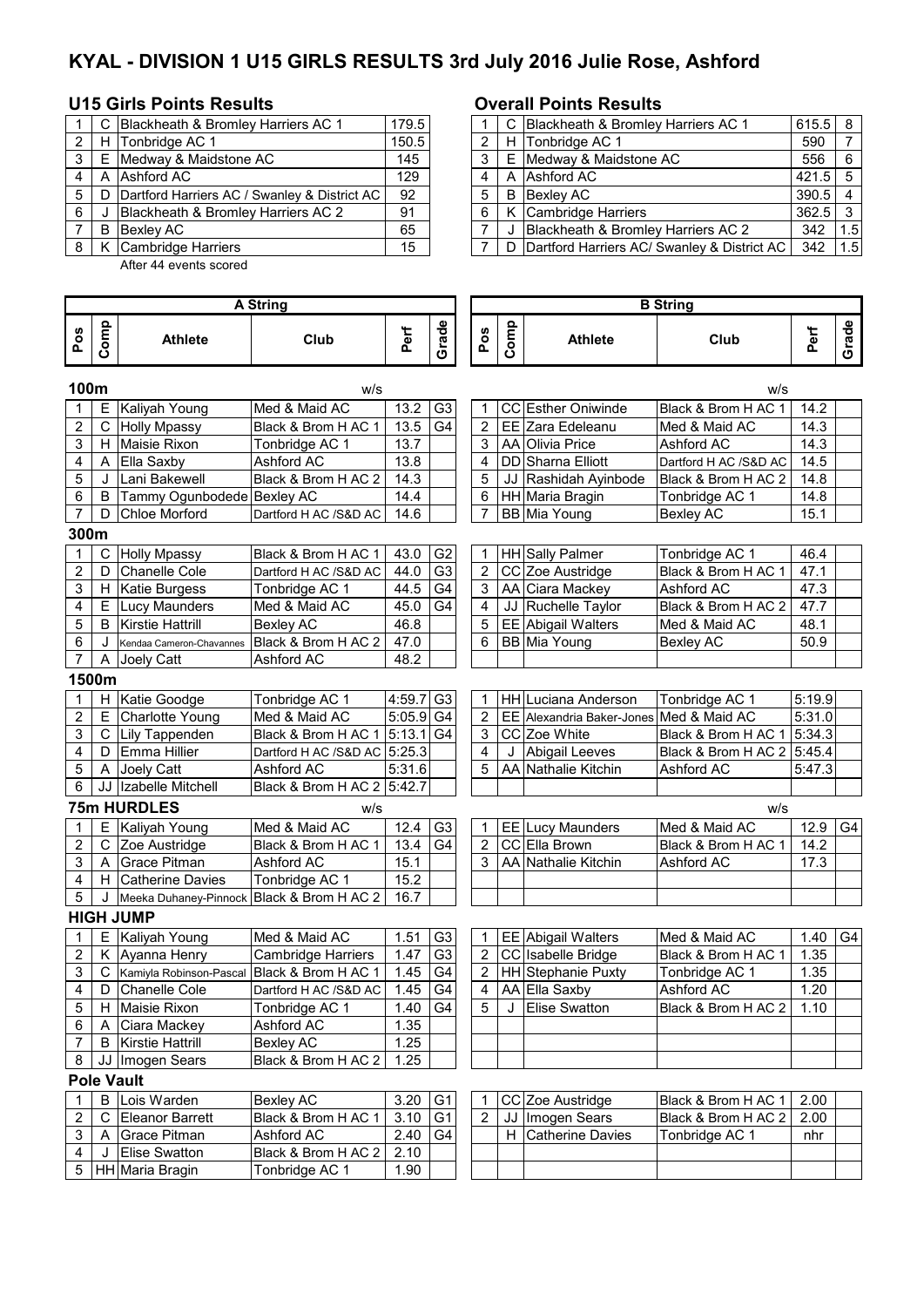| 1                                                                                     | Ε                                                 | Mayong Tabe                            | Med & Maid AC                                                                             | 5.44  | G <sub>1</sub> | 1                       |    | EE Lauren Farley                | Med & Maid AC         | 4.96       | G <sub>2</sub> |
|---------------------------------------------------------------------------------------|---------------------------------------------------|----------------------------------------|-------------------------------------------------------------------------------------------|-------|----------------|-------------------------|----|---------------------------------|-----------------------|------------|----------------|
| $\overline{2}$                                                                        | C                                                 | Kamiyla Robinson-Pascal                | Black & Brom H AC 1                                                                       | 4.62  | G <sub>4</sub> | 2                       | D  | Chloe Morford                   | Dartford H AC /S&D AC | 4.37       |                |
| 3                                                                                     |                                                   |                                        | DD Megan Groombridge Dartford H AC /S&D AC                                                | 4.40  |                | 3                       |    | CC Ella Brown                   | Black & Brom H AC 1   | 4.30       |                |
| 4                                                                                     | H                                                 | Maisie Rixon                           | Tonbridge AC 1                                                                            | 4.34  |                | 4                       |    | <b>HH Catherine Davies</b>      | Tonbridge AC 1        | 3.75       |                |
| 5                                                                                     | K                                                 | Ayanna Henry                           | <b>Cambridge Harriers</b>                                                                 | 4.16  |                | 5                       |    | BB Mia Young                    | <b>Bexley AC</b>      | 3.67       |                |
| 6                                                                                     | J                                                 | Philippa Widdows                       | Black & Brom H AC 2                                                                       | 3.84  |                | 6                       |    | AA Joely Catt                   | Ashford AC            | 3.63       |                |
| 7                                                                                     | Α                                                 | Ciara Mackey                           | Ashford AC                                                                                | 3.81  |                | 7                       | JJ | Olaide Akinbobola               | Black & Brom H AC 2   | 3.57       |                |
| 8                                                                                     | Kirstie Hattrill<br>3.69<br><b>Bexley AC</b><br>B |                                        |                                                                                           |       |                |                         |    |                                 |                       |            |                |
| <b>SHOT</b>                                                                           |                                                   |                                        |                                                                                           |       |                |                         |    |                                 |                       |            |                |
| 1                                                                                     | $\mathsf{C}$                                      | Hannah Macaulay                        | Black & Brom H AC 1                                                                       | 10.61 | G <sub>1</sub> | 1                       |    | HH Amber Warrender              | Tonbridge AC 1        | 8.19       |                |
| 2                                                                                     | H                                                 | Kirsty-Anne Ebbage                     | Tonbridge AC 1                                                                            | 10.52 | G <sub>2</sub> | $\overline{\mathbf{c}}$ |    | EE Hollie Newman                | Med & Maid AC         | 8.18       |                |
| 3                                                                                     | Е                                                 | Lauren Farley                          | Med & Maid AC                                                                             | 10.06 | G <sub>2</sub> | 3                       | Α  | <b>Freya Simkins</b>            | Ashford AC            | 7.22       |                |
| 4                                                                                     |                                                   | AA Ashley Ward                         | Ashford AC                                                                                | 7.76  |                | 4                       | JJ | Kendaa Cameron-Chavannes        | Black & Brom H AC 2   | 5.45       |                |
| 5                                                                                     | J                                                 | Philippa Widdows                       | Black & Brom H AC 2                                                                       | 6.76  |                | 5                       |    | CC Skye Cook                    | Black & Brom H AC 1   | 5.41       |                |
| 6                                                                                     |                                                   | DD Annabel Arnold                      | Dartford H AC /S&D AC                                                                     | 5.06  |                | 6                       | D  | Amy Willard                     | Dartford H AC /S&D AC | 4.63       |                |
|                                                                                       | <b>DISCUS</b>                                     |                                        |                                                                                           |       |                |                         |    |                                 |                       |            |                |
| 1                                                                                     | H                                                 | Kirsty-Anne Ebbage                     | Tonbridge AC 1                                                                            | 29.36 | G <sub>1</sub> | 1                       | A  | <b>Freya Simkins</b>            | Ashford AC            | $21.25$ G4 |                |
| 2                                                                                     | C                                                 | Hannah Macaulay                        | Black & Brom H AC 1                                                                       | 27.26 | G <sub>2</sub> | $\overline{2}$          |    | HH Amber Warrender              | Tonbridge AC 1        | 18.48      |                |
| 3                                                                                     |                                                   | AA Ashley Ward                         | Ashford AC                                                                                | 21.97 | G4             | 3                       |    | CC Skye Cook                    | Black & Brom H AC 1   | 13.00      |                |
| 4                                                                                     | D                                                 | Amy Willard                            | Dartford H AC /S&D AC                                                                     | 17.53 |                | 4                       | Е  | <b>Katherine Donnelly</b>       | Med & Maid AC         | 11.36      |                |
| 5                                                                                     |                                                   | <b>EE Hollie Newman</b>                | Med & Maid AC                                                                             | 14.74 |                | 5                       |    | DD Annabel Arnold               | Dartford H AC /S&D AC | 11.33      |                |
| 6                                                                                     | J                                                 | Kendaa Cameron-Chavannes               | Black & Brom H AC 2                                                                       | 12.19 |                | 6                       | B  | Ruth Ajuchi Ongunseri Bexley AC |                       | 9.79       |                |
| $\overline{7}$                                                                        |                                                   | BB Rebeccah Ajuchi Ongunseri Bexley AC |                                                                                           | 10.25 |                |                         |    |                                 |                       |            |                |
|                                                                                       | <b>HAMMER</b>                                     |                                        |                                                                                           |       |                |                         |    |                                 |                       |            |                |
| 1                                                                                     | $\overline{H}$                                    | Kirsty-Anne Ebbage                     | Tonbridge AC 1                                                                            | 36.19 | G <sub>3</sub> | 1                       | B  | Ruth Ajuchi Ongunseri Bexley AC |                       | 15.46      |                |
| $\overline{\mathbf{c}}$                                                               | Е                                                 | Katherine Donnelly                     | Med & Maid AC                                                                             | 31.81 | G <sub>3</sub> | $\overline{\mathbf{c}}$ |    | AA Ashley Ward                  | Ashford AC            | 15.25      |                |
| 3                                                                                     | C                                                 | Skye Cook                              | Black & Brom H AC 1                                                                       | 24.03 |                | 3                       |    | CC Eva Stephanou                | Black & Brom H AC 1   | 15.18      |                |
| 4                                                                                     | A                                                 | <b>Freya Simkins</b>                   | Ashford AC                                                                                | 17.11 |                | $\overline{\mathbf{4}}$ | D  | Amy Willard                     | Dartford H AC /S&D AC | 12.09      |                |
| 5                                                                                     |                                                   | BB Rebeccah Ajuchi Ongunseri Bexley AC |                                                                                           | 16.77 |                |                         |    |                                 |                       |            |                |
| 6                                                                                     |                                                   | DD Annabel Arnold                      | Dartford H AC /S&D AC                                                                     | 12.43 |                |                         |    |                                 |                       |            |                |
| 7                                                                                     | J                                                 | <b>Elise Swatton</b>                   | Black & Brom H AC 2                                                                       | 10.03 |                |                         |    |                                 |                       |            |                |
|                                                                                       | <b>RELAYS</b>                                     |                                        |                                                                                           |       |                |                         |    |                                 |                       |            |                |
|                                                                                       | 4x100m                                            |                                        |                                                                                           |       |                |                         |    |                                 |                       |            |                |
| 1                                                                                     | C                                                 |                                        | Black & Brom H AC 1 Esther Oniwinde, Kamiyla Robinson-Pascal, Eva Stephanou, Holly Mpassy |       |                |                         |    |                                 |                       | 53.2       |                |
| $\overline{c}$                                                                        |                                                   | H Tonbridge AC 1                       | Maria Bragin, Sally Palmer, Katie Burgess, Maisie Rixon                                   |       |                |                         |    |                                 |                       | 55.2       |                |
| 3                                                                                     | D                                                 |                                        | Dartford H AC /S&D AC Chanelle Cole, Megan Groombridge, Chloe Morford, Sharna Elliott     |       |                |                         |    |                                 |                       | 55.3       |                |
| 4                                                                                     | J                                                 |                                        | Black & Brom H AC 2 Lani Bakewell, Meeka Duhaney-Pinnock, Zsiriah Thomas, Ruchelle Taylor |       |                |                         |    |                                 |                       | 55.9       |                |
| 5                                                                                     | Α                                                 | <b>Ashford AC</b>                      | Ella Saxby, Nathalie Kitchin, Ashley Ward, Olivia Price                                   |       |                |                         |    |                                 |                       | 56.5       |                |
| 6                                                                                     | B                                                 | <b>Bexley AC</b>                       | Kirstie Hattrill, Tammy Ogunbodede, Mia Young, Ruth Ajuchi Ongunseri                      |       |                |                         |    |                                 |                       | 58.1       |                |
|                                                                                       | Ε                                                 | Med & Maid AC                          | Kaliyah Young, Lucy Maunders, Lauren Farley, Mayong Tabe                                  |       |                |                         |    |                                 |                       | disq       |                |
|                                                                                       | 4x300m                                            |                                        |                                                                                           |       |                |                         |    |                                 |                       |            |                |
| C Black & Brom H AC 1 Zoe Austridge, Eva Stephanou, Lily Tappenden, Holly Mpassy<br>1 |                                                   |                                        |                                                                                           |       |                |                         |    |                                 | 3:04.4                |            |                |

2 H Tonbridge AC 1 3:08.3 Katie Burgess, Maria Bragin, Sally Palmer, Katie Goodge 3 | D |Dartford H AC /S&D AC |Emma Hillier, Chloe Morford, Jodie Alao, Chanelle Cole |3:18.9 4 A Ashford AC 3:21.3 Joely Catt, Ciara Mackey, Nathalie Kitchin, Olivia Price 5 | E |Med & Maid AC |Hollie Newman, Katherine Donnelly, Charlotte Young, Abigail Walters |3:24.9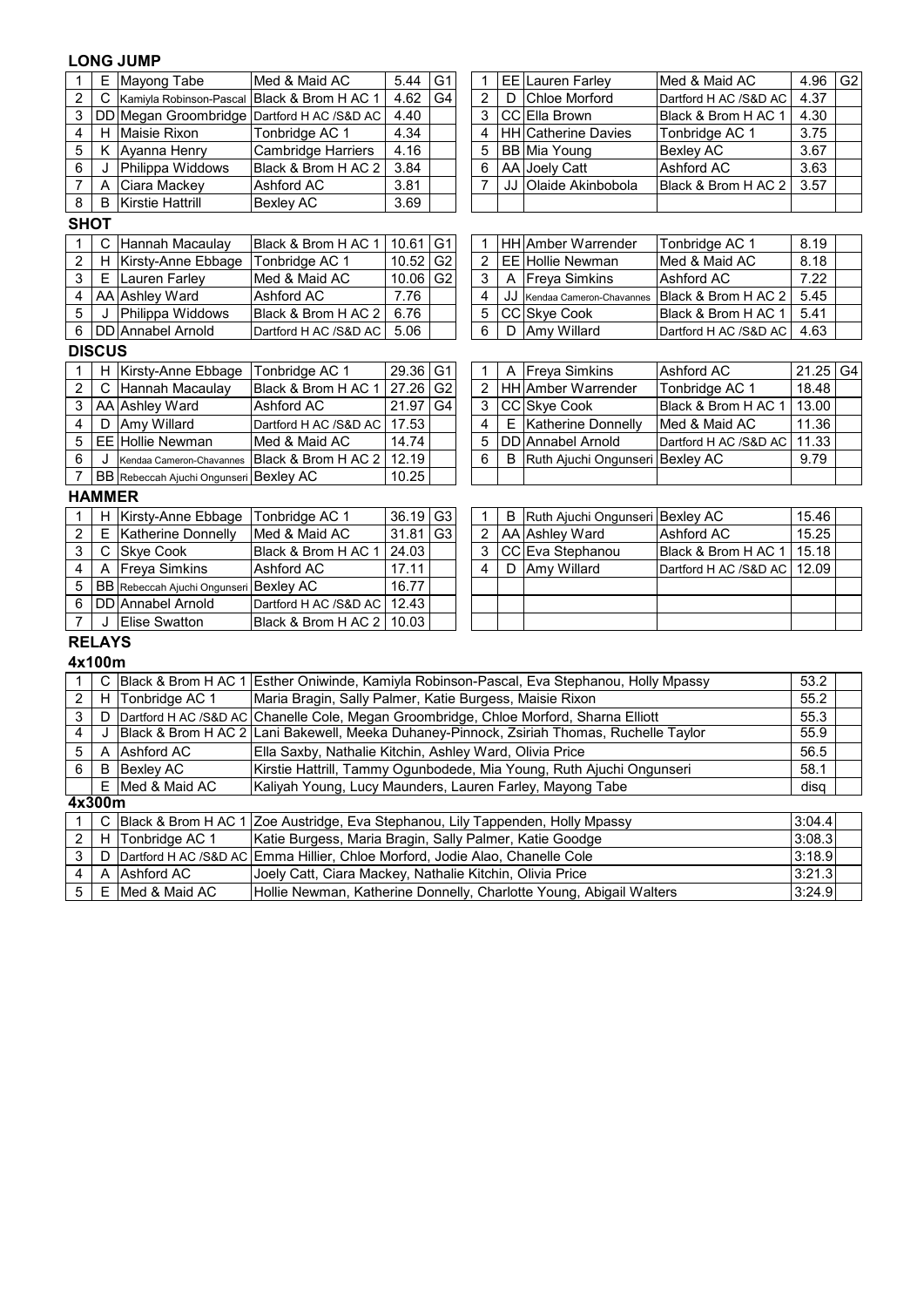# **NON-SCORING RESULTS 3rd July 2016 Julie Rose, Ashford**

|                       | <b>Athlete</b>                                                   | Club                      | Perf   |    |
|-----------------------|------------------------------------------------------------------|---------------------------|--------|----|
| 100m                  | U13 Boys                                                         | w/s                       |        |    |
| 1                     | Kieran Isaac                                                     | Med & Maid AC             | 14.7   |    |
| $\overline{2}$        | <b>Cameron Macheath</b>                                          | <b>Cambridge Harriers</b> | 15.4   |    |
| 3                     | <b>Barnaby Corry</b>                                             | Black & Brom H AC 1       | 15.7   |    |
| 4                     | George Horgan                                                    | Tonbridge AC 1            | 15.8   |    |
| 5                     | Shalom Shallangwa                                                | <b>Bexley AC</b>          | 16.0   |    |
| 200m                  |                                                                  | w/s                       |        |    |
| 1                     | Kieran Isaac                                                     | Med & Maid AC             | 29.9   |    |
| 2                     | Joshua Buddle-Smith                                              | Black & Brom H AC 2       | 32.4   |    |
| 3                     | Reuben Chandler                                                  | <b>Cambridge Harriers</b> | 32.5   |    |
| 4                     | <b>Prince Gediz</b>                                              | <b>Bexley AC</b>          | 34.0   |    |
|                       | 1500m                                                            |                           |        |    |
| 1                     | Benjamin Campbell                                                | Black & Brom H AC 2       | 5:20.4 |    |
|                       | 2   Maxim Bragin                                                 | Tonbridge AC 1            | 5:24.0 |    |
|                       | 3   Fredrik Nordgren                                             | <b>Cambridge Harriers</b> | 5:46.0 |    |
|                       | <b>LONG JUMP</b>                                                 |                           |        |    |
| 1                     | Seun Ogunbodede                                                  | <b>Bexley AC</b>          | 3.16   |    |
| 2                     | James Murphy                                                     | Med & Maid AC             | 2.88   |    |
| 3                     | Dwayne Adeyinka                                                  | <b>Cambridge Harriers</b> | 3.39   |    |
|                       | <b>DISCUS</b>                                                    |                           |        |    |
| 1                     | Alex Sibley                                                      | Black & Brom H AC 1       | 11.86  |    |
|                       | <b>JAVELIN</b>                                                   |                           |        |    |
| 1                     | Fredrik Nordgren                                                 | <b>Cambridge Harriers</b> | ndr    |    |
| $\mathbf{2}^-$        | <b>Timothy Masters</b>                                           | <b>Bexley AC</b>          | 11.62  |    |
| 3                     | <b>Brandon Back</b>                                              | Black & Brom H AC 2       | ndr    |    |
|                       | 4x100m RELAYS                                                    |                           |        |    |
| 1                     | Reuben Chandler, Alex Macheath,<br>Ethan Fiore, Fredrik Nordgren | <b>Cambridge Harriers</b> | 60.3   |    |
| $\mathbf{2}^{\prime}$ | Brandon Back, Callum Carlton,<br>Matthew Smith, -                | Black & Brom H AC 2       | 61.2   |    |
|                       | U15 Boys                                                         |                           |        |    |
| 100m                  |                                                                  | W/S                       |        |    |
| 1                     | Johnel Simpson                                                   | <b>Cambridge Harriers</b> | 12.8   |    |
| 2                     | Thomas Draper                                                    | Tonbridge AC 1            | 13.0   |    |
| 3                     | <b>Harry Jarvis</b>                                              | Black & Brom H AC 2       | 13.0   |    |
| $\overline{4}$        | Callum Middleton                                                 | Ashford AC                | 15.7   |    |
| 300m                  |                                                                  |                           |        |    |
| 1                     | <b>Reece Perkins</b>                                             | Med & Maid AC             | 45.6   |    |
| $\overline{2}$        | <b>Finley Windibank</b>                                          | Ashford AC                | 48.2   |    |
| 3                     | Luke Erwood                                                      | Dartford H AC / S&D AC    | 49.7   |    |
|                       | 1500m                                                            |                           |        |    |
| 1                     | <b>Toby Emm</b>                                                  | Tonbridge AC 1            | 4:36.6 | G4 |
| 2                     | <b>Benjamin McNally</b>                                          | Dartford H AC / S&D AC    | 4:54.7 |    |
| 3                     | <b>Alexander Donnelly</b>                                        | Med & Maid AC             | 4:56.4 |    |
| 4                     | <b>Matthew Crane</b>                                             | <b>Bexley AC</b>          | 4:56.6 |    |
|                       | 80m HURDLES                                                      | W/S                       |        |    |
| 1                     | Jacob Cunnane                                                    | Ashford AC                | 17.5   |    |
|                       | <b>HIGH JUMP</b>                                                 |                           |        |    |
| 1                     | Jacob Cunnane                                                    | <b>Ashford AC</b>         | 1.30   |    |
|                       | <b>LONG JUMP</b>                                                 |                           |        |    |
| 1                     | James Gregory                                                    | Black & Brom H AC 1       | 3.91   |    |
| 2                     | <b>Finley Windibank</b>                                          | <b>Ashford AC</b>         | 3.48   |    |
| 3                     | <b>Felix Brooks</b>                                              | Tonbridge AC 1            | 4.59   |    |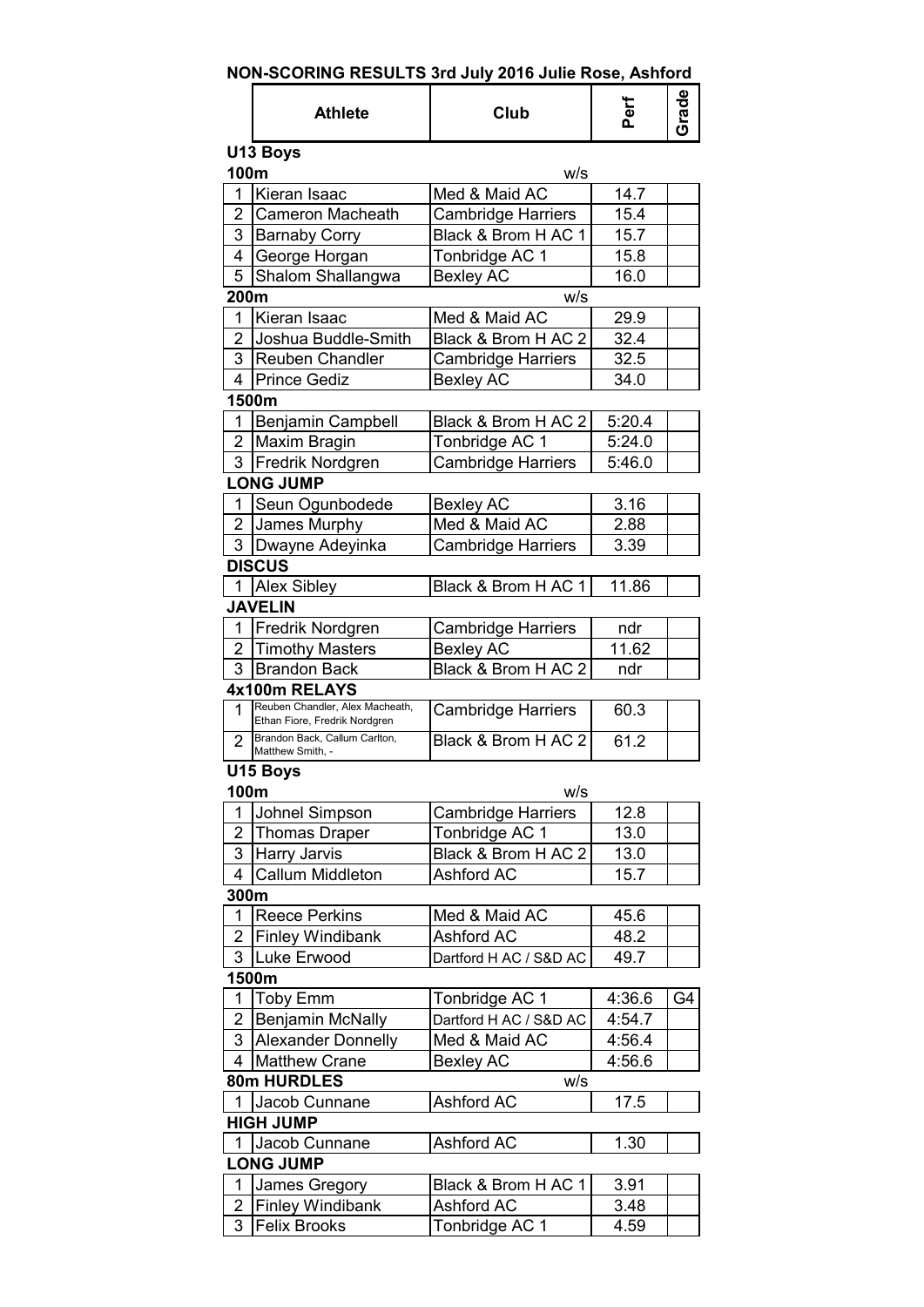|                | <b>DISCUS</b>                                                       |                                          |             |    |
|----------------|---------------------------------------------------------------------|------------------------------------------|-------------|----|
| $\mathbf{1}$   | Thomas Draper                                                       | Tonbridge AC 1                           | 15.60       |    |
|                | 2 Theo Fotheringham                                                 | <b>Ashford AC</b>                        | 11.95       |    |
|                | U13 Girls                                                           |                                          |             |    |
| 75m            |                                                                     | w/s                                      |             |    |
| 1              | Georgia Sullivan                                                    | Black & Brom H AC 2                      | 11.3        | G4 |
| $\overline{2}$ | <b>Chloe Skipp</b>                                                  | Black & Brom H AC 1                      | 11.9        |    |
| 3              | Katie Rothery                                                       | Med & Maid AC                            | 12.3        |    |
| 4              | <b>Elizabeth Thorne</b>                                             | <b>Ashford AC</b>                        | 12.6        |    |
|                | 5 Emily Adamson                                                     | Dartford H AC / S&D AC                   | 12.8        |    |
| 150m           |                                                                     |                                          |             |    |
| 1              | Eve Ward                                                            | Black & Brom H AC 2                      | 21.0        |    |
| $\overline{2}$ | Mia Cox                                                             | Med & Maid AC                            | 23.3        |    |
| 3 <sup>1</sup> | Omachi Machie                                                       | Black & Brom H AC 1                      | 24.1        |    |
| $\overline{4}$ | Naomi Parrott                                                       | Ashford AC                               | 24.2        |    |
| 5              | <b>Emily Adamson</b>                                                | Dartford H AC / S&D AC                   | 25.4        |    |
|                | 1200m                                                               |                                          |             |    |
|                | 1 Elizabeth Hunt                                                    | Dartford H AC / S&D AC                   | 4:47.4      |    |
|                | 70m HURDLES                                                         | w/s                                      |             |    |
|                | 1 Elizabeth Thorne                                                  | Ashford AC                               | 15.7        |    |
|                | <b>HIGH JUMP</b>                                                    |                                          |             |    |
| $\mathbf 1$    | Paris Lee                                                           | Med & Maid AC                            | nhr<br>1.10 |    |
|                | 2 Lily Meers<br><b>LONG JUMP</b>                                    | Black & Brom H AC 2                      |             |    |
| 1              |                                                                     |                                          | 2.61        |    |
| $\overline{2}$ | Abigail Smith<br>Naomi Parrott                                      | Black & Brom H AC 1<br><b>Ashford AC</b> | 3.13        |    |
| 3              | Alexandra Sewell                                                    | Black & Brom H AC 2                      | ndr         |    |
|                |                                                                     | Med & Maid AC                            | 2.87        |    |
| 5              | 4 Annabel Young<br>Abigail Penney                                   | Dartford H AC / S&D AC                   | 2.26        |    |
| <b>SHOT</b>    |                                                                     |                                          |             |    |
| $\mathbf 1$    | Abigail Penney                                                      | Dartford H AC / S&D AC                   | 4.26        |    |
|                | 2 Caoimhe Mallon                                                    | Med & Maid AC                            | 3.94        |    |
|                | <b>HAMMER</b>                                                       |                                          |             |    |
|                | 1 Lauren Bowen                                                      | Dartford H AC / S&D AC                   | 10.37       |    |
| $\overline{2}$ | Katie Rothery                                                       | Med & Maid AC                            | 8.98        |    |
|                | <b>JAVELIN</b>                                                      |                                          |             |    |
| 1              | Abigail Penney                                                      | Dartford H AC / S&D AC                   | 7.94        |    |
| $\overline{2}$ | Megan Moore                                                         | Tonbridge AC 1                           | 16.91       | G4 |
|                | 4x100m RELAYS                                                       |                                          |             |    |
| 1              | Olivia English, Renee Bel-<br>Momodu, Omachi Machie, Chloe<br>Skipp | Black & Brom H AC 1                      | 59.3        |    |
| $\overline{2}$ | Tianna Lewis, Alexandra Sewell,<br>Georgia Sullivan, Rianna Rennie  | Black & Brom H AC 2                      | 59.5        |    |
| 3              | Erin Hughes, Annabel Young,<br>Billie Rouse, Caoimhe Mallon         | Med & Maid AC                            | 60.4        |    |
| 100m           | U15 Girls                                                           | w/s                                      |             |    |
| 1              | Lauren Farley                                                       | Med & Maid AC                            | 14.0        |    |
| $\overline{2}$ | <b>Greta Elliott</b>                                                | Black & Brom H AC 1                      | 14.8        |    |
| 3              | Meeka Duhaney-Pinnock                                               | Black & Brom H AC 2                      | 15.3        |    |
| 4              | Amy Dodd                                                            | Ashford AC                               | 16.5        |    |
| 300m           |                                                                     |                                          |             |    |
| 1              | Ella Saxby                                                          | Ashford AC                               | 45.0        | G4 |
| 2              | <b>Zsiriah Thomas</b>                                               | Black & Brom H AC 2                      | 47.2        |    |
| 3              | Ella Brown                                                          | Black & Brom H AC 1                      | 47.9        |    |
| 4              | Megan Groombridge                                                   | Dartford H AC / S&D AC                   | 48.5        |    |
|                | 75m HURDLES                                                         | w/s                                      |             |    |